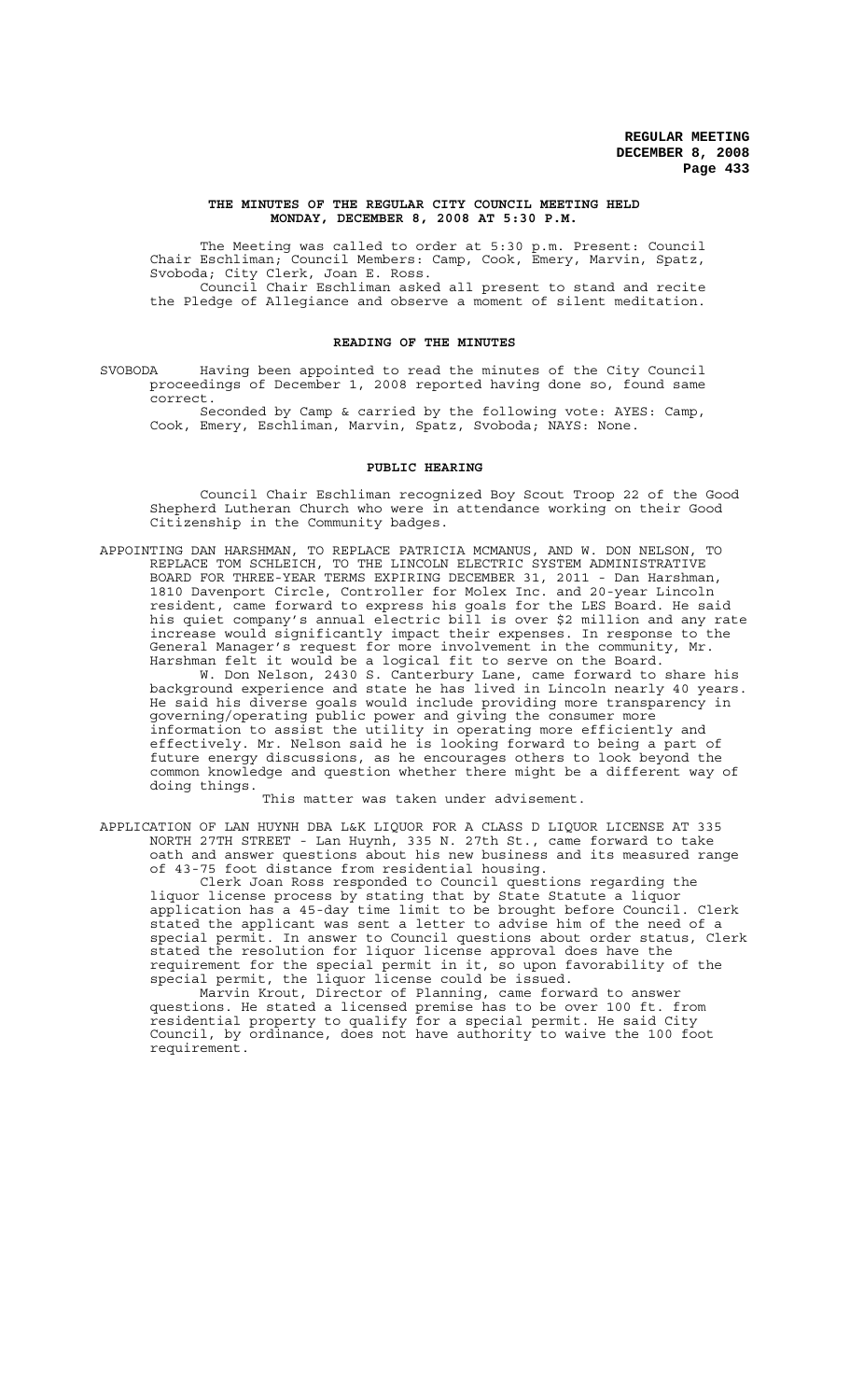Russ Fosler, LPD Investigator, came forward stating if the Council felt the applicant was fit and able to do the job, the application could be approved pending the approval of the special permit. A denial would require the applicant to start from square one. Upon further questioning, Inv. Fosler clarified that he is responsible for property measurements to be submitted to the Planning Department. This matter was taken under advisement.

- APPROVING THE WILDERNESS COMMONS CONDITIONAL ANNEXATION AND ZONING AGREEMENT BETWEEN THE CITY AND LINCOLN FEDERAL BANCORP, SECURITY FINANCIAL LIFE INSURANCE, BUFFALO GRASS LLC, B&J PARTNERSHIP, ALLEN R. HOHENSEE AND SUSAN K. HOHENSEE, RELATING TO THE ANNEXATION OF APPROXIMATELY 92 ACRES OF PROPERTY GENERALLY LOCATED ON THE WEST SIDE OF SOUTH 40TH STREET AND SOUTH OF YANKEE HILL ROAD;
- ANNEXATION NO. 06019 APPLICATION OF LINCOLN FEDERAL BANCORP TO AMEND THE LINCOLN CORPORATE LIMITS MAP BY ANNEXING APPROXIMATELY 92 ACRES OF PROPERTY GENERALLY LOCATED ON THE WEST SIDE OF SOUTH 40TH STREET AND SOUTH OF YANKEE HILL ROAD;
- CHANGE OF ZONE 06075 APPLICATION OF LINCOLN FEDERAL BANCORP FOR A CHANGE OF ZONE FROM AG AGRICULTURAL DISTRICT TO B-2 PLANNED NEIGHBORHOOD BUSINESS DISTRICT AND R-5 RESIDENTIAL DISTRICT FOR A PLANNED UNIT DEVELOPMENT DISTRICT CONSISTING OF APPROXIMATELY 300 DWELLING UNITS IN THE UNDERLYING R-5 ZONED AREA AND APPROXIMATELY 600,000 SQUARE FEET OF OFFICE/RETAIL FLOOR AREA IN THE UNDERLYING B-2 ZONED AREA ON PROPERTY GENERALLY LOCATED ON THE WEST SIDE OF SOUTH 40TH STREET AND SOUTH OF YANKEE HILL ROAD - Michael Rierden, 645 "M" Street, Suite 200, came forward to state he originally requested  $2^{nd}$  &  $3^{rd}$  Readings on these items and now wishes to withdraw the request as annexation agreements have not yet been signed. He said the Comprehensive Plan Map identifies both sides of 40th Street as appropriate for retail/residential. Pam Dingman, Engineering Design Consultants, came forward to clarify that there is a 100-year floodplain which wraps around the property on the south and the west sides. The current grading of the property that is consided for the floodplain and the conservation easement has not been encroached upon. This matter was taken under advisement.
- APPROVING THE WILDERNESS HEIGHTS CONDITIONAL ANNEXATION AND ZONING AGREEMENT BETWEEN THE CITY AND LINCOLN FEDERAL BANCORP RELATING TO THE ANNEXATION OF APPROXIMATELY 153 ACRES OF PROPERTY GENERALLY LOCATED ON THE EAST SIDE OF SOUTH 40TH STREET AND SOUTH OF YANKEE HILL ROAD;
- ANNEXATION NO. 07003 APPLICATION OF LINCOLN FEDERAL BANCORP TO AMEND THE LINCOLN CORPORATE LIMITS MAP BY ANNEXING APPROXIMATELY 153.28 ACRES OF PROPERTY GENERALLY LOCATED SOUTHEAST OF THE INTERSECTION OF SOUTH 40TH STREET AND YANKEE HILL ROAD;<br>CHANGE OF ZONE 07060 - APPLICATION
- ZONE 07060 APPLICATION OF LINCOLN FEDERAL BANCORP FOR A CHANGE OF ZONE FROM AG AGRICULTURAL DISTRICT TO B-2 PLANNED NEIGHBORHOOD BUSINESS DISTRICT FOR WILDERNESS HEIGHTS PLANNED UNIT DEVELOPMENT AND FROM AG AGRICULTURAL DISTRICT TO R-3 RESIDENTIAL DISTRICT FOR A PLANNED UNIT DEVELOPMENT DISTRICT DESIGNATION ON THE B-2 PORTION OF THE PROPERTY, FOR APPROVAL OF A DEVELOPMENT PLAN WHICH PROPOSES MODIFICATIONS TO THE ZONING ORDINANCE, LAND SUBDIVISION ORDINANCE AND DESIGN STANDARDS TO ALLOW APPROXIMATELY 225,000 SQUARE FEET OF COMMERCIAL FLOOR AREA AND APPROXIMATELY 60 DWELLING UNITS ON PROPERTY GENERALLY LOCATED SOUTHEAST OF THE INTERSECTION OF SOUTH 40TH STREET AND YANKEE HILL ROAD - Michael Rierden, 645 "M" Street, Suite 200, came forward to state he originally requested 2<sup>nd</sup> & 3<sup>rd</sup> Readings on these items and now wishes to withdraw the request as annexation agreements have not yet been signed. He does expect them to be signed by next week's Council Meeting.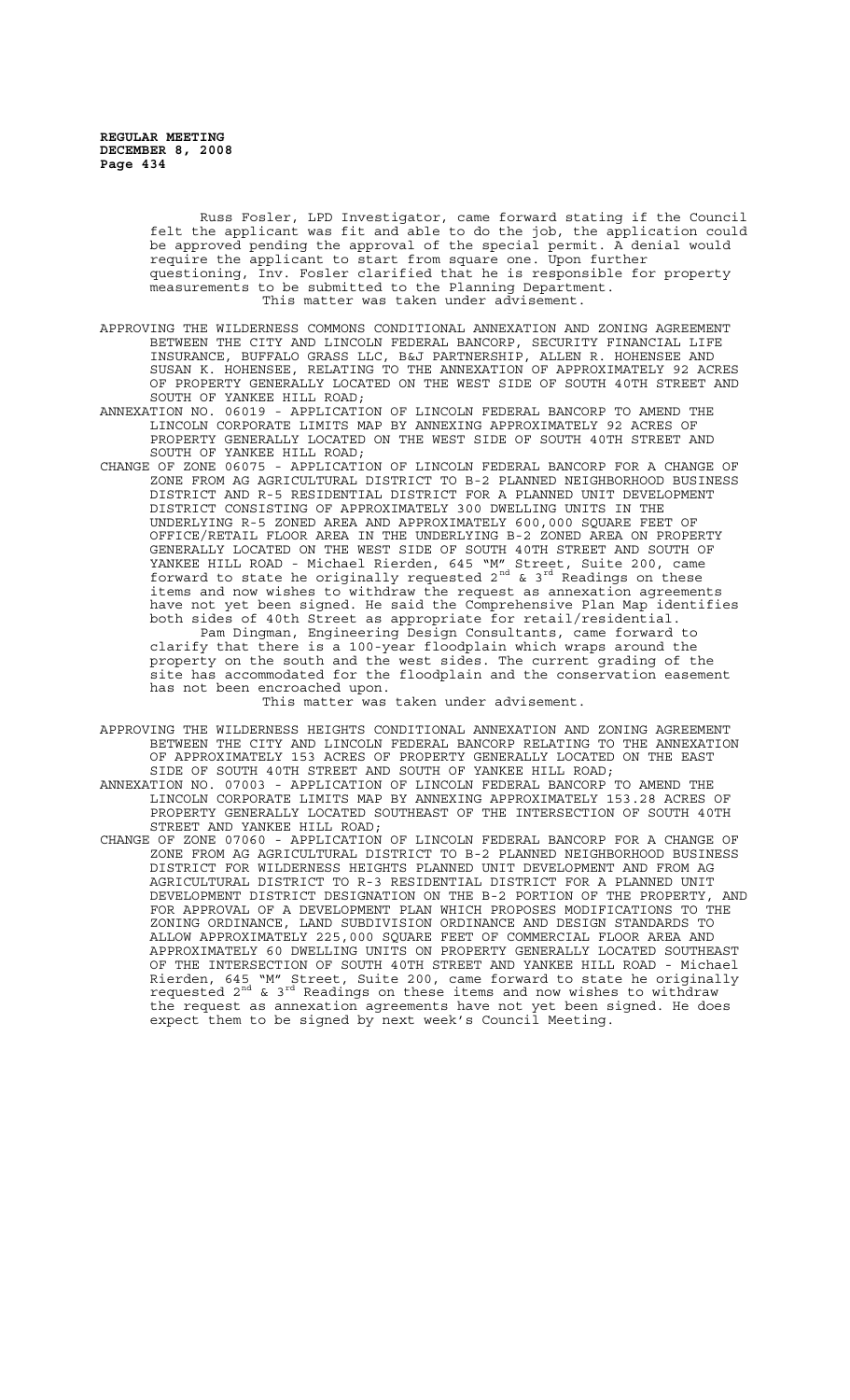Marvin Krout, Director of Planning, came forward to answer questions stating that in recent years, the City has contributed an extension of water and sewer to create this urban area. He said the main improvement left is the 3/4 mile of 40th Street built to a four-lane section which will be repaid over time by impact fees generated by development.

This matter was taken under advisement.

- VACATION NO. 08007 APPLICATION OF HOPPE PARTNERS, LTD. TO VACATE THE WEST 162 FEET OF THE EAST-WEST ALLEY BETWEEN SOUTH 19TH STREET AND SOUTH 20TH STREET AND BETWEEN K STREET AND L STREET - Fred Hoppe, 1600 Stonyhill Road, came forward as applicant so his company can construct a building. This matter was taken under advisement.
- AMENDING THE PAY SCHEDULE FOR A CERTAIN EMPLOYEE GROUP BY DELETING THE CLASSIFICATIONS OF WOMEN'S COMMISSION MANAGER, AFFIRMATIVE ACTION OFFICER, AND DIRECTOR OF LIBRARIES - Don Taute, Director of Personnel, came forward for clarification stating that due to a lack of agency funding the Women's Commission Manager position has been eliminated and the Affirmative Action Officer role has been assumed by the Commission on Human Rights Director, Larry Williams. Mr. Taute said because of an ordinance change, the Library Director which was a classified position is now identified as unclassified.

This matter was taken under advisement.

CHANGE OF ZONE NO. 08054 - AMENDING SECTION 27.67.030 OF THE LINCOLN MUNICIPAL CODE TO LIMIT PARKING IN THE FRONT YARD IN THE R-1 THROUGH R-4 ZONING DISTRICTS TO ONE- AND TWO-FAMILY DWELLINGS AND REPEALING SECTION 27.67.030 OF THE LINCOLN MUNICIPAL CODE AS HITHERTO EXISTING - Marvin Krout, Director of Planning, came forward to clarify that this amendment is merely a technical correction.

This matter was taken under advisement.

CHANGE OF ZONE 08055 - AMENDING TITLE 27 OF THE LINCOLN MUNICIPAL CODE TO ALLOW DOMESTIC SHELTERS TO BE OPERATED BY FOR-PROFIT ENTITIES IN THE H-2, H-3 AND H-4 COMMERCIAL DISTRICTS BY AMENDING SECTION 27.03.213 TO PROVIDE THAT DOMESTIC SHELTERS COMPLY WITH ALL APPLICABLE STATE LICENSURE REQUIREMENTS; AMENDING SECTIONS 27.41.020, 27.43.020, AND 27.45.020 TO ADD DOMESTIC SHELTERS AS A PERMITTED USE IN H-2, H-3, AND H-4 COMMERCIAL DISTRICTS, RESPECTIVELY; AND REPEALING SECTIONS 27.03.213, 27.41.020, 27.43.020, AND 27.45.020 OF THE LINCOLN MUNICIPAL CODE AS HITHERTO EXISTING - Mark Hunzeker, 600 Wells Fargo Center, 1248 O Street, came forward representing Visinet, Inc., a for-profit entity which provides services for the Department of Health & Human Services. They are in agreement with the text amendments as they pertain to term definition and zoning changes.

This matter was taken under advisement.

CHANGE OF ZONE 08056 - AMENDING SECTION 27.27.020 OF THE LINCOLN MUNICIPAL CODE TO ALLOW DOMICILIARY CARE FACILITIES, GROUP HOMES, AND ELDERLY OR RETIREMENT HOUSING AS PERMITTED USES IN THE O-3 OFFICE PARK DISTRICT; AND REPEALING SECTION 27.27.020 OF THE LINCOLN MUNICIPAL CODE AS HITHERTO EXISTING - Mark Hunzeker, 600 Wells Fargo Center, 1248 O Street, came forward representing Emerald Care Company in support of the text amendment change allowing permitted uses.

Marvin Krout, Director of Planning, came forward to answer Council questions about a previous ordinance which was placed on pending indefinitely. He said if this new application is approved next week, he would recommend Council to remove Bill No. 08-131 (Change of Zone 08045) from the pending list and act to withdraw.

Council Chair requested City Clerk's assistance to remind them of action to be taken on an ordinance on pending should there be passage of this bill.

This matter was taken under advisement.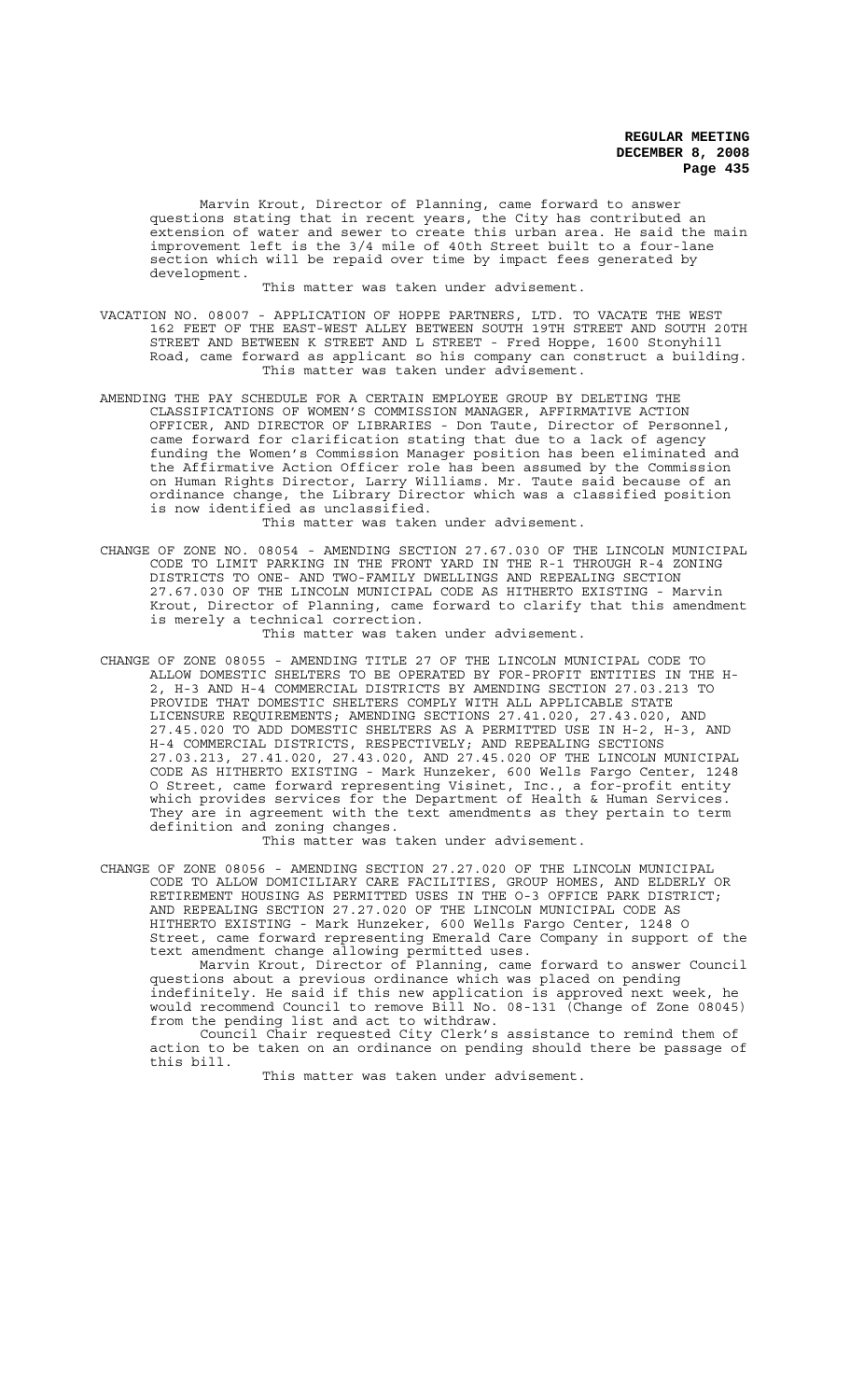SPECIAL PERMIT 08036 - APPLICATION OF HARTLAND HOMES, INC. TO DEVELOP HARTLAND ESTATES 1ST ADDITION COMMUNITY UNIT PLAN FOR FOUR DWELLING UNITS, TOGETHER WITH A WAIVER OF THE REQUIREMENTS OF THE LAND SUBDIVISION ORDINANCE AND THE ZONING ORDINANCE TO REDUCE THE REQUIRED LOT DEPTH AND TO REDUCE THE REAR YARD SETBACKS, ON PROPERTY GENERALLY LOCATED AT S.W. 12TH STREET AND WEST A STREET - Peter Katt, 600 Wells Fargo Center, 1248 O St., came forward representing the applicant who owns the 1+ acre outlot. In response to neighborhood issues, he said changes will enhance drainage capabilities; his client does not manage the problem rental properties to the south; and further, the level of police calls to the rental properties was not a concern.

Jackie Jones, 1420 SW 14th St., came forward in opposition expressing fears that development will allow more rental units thereby resulting in a lack of maintenance by landlords, party behavior/disturbances and depressed home values. In response to Council questions, Ms. Jones said the party-house ordinance is effective in quieting down her neighborhood.

 $\bar{\text{Al}}$ an Pendleton, 1507 SW 13 $^{\text{th}}$  St., came forward in opposition expressing concerns about the problem rentals.

Jessica Pendleton, 1507 SW 13<sup>th</sup> St., came forward in opposition to share examples of vandalism issues experienced in the neighborhood. Jenna Miller, 1411 SW 14th St., came forward in opposition sharing

her experiences as a renter and her opinions now as a homeowner. Marvin Krout, Director of Planning, came forward to answer

questions about the site plan stating the sidewalk connections along West A Street are adequate.

Russ Fosler, LPD Investigator, came forward to answer questions. He responded that this particular neighborhood's 160 calls for service in an 8-year period do not alarm police but neighborhood trends with extreme amounts of disturbances/assaults do send red flags.

Mr. Katt came forward in rebuttal stating that the land use on four lots would be to construct houses and his client cannot discriminate against renters. He said the land which was originally approved as a detention cell currently has no value. Mr. Katt said this project will generate revenue and an ongoing income stream to the City at a time when the economy is quite uncertain. In response to the condition of the property outlot, he said the standard of maintenance is similar to that of the City parks.

This matter was taken under advisement.

APPROVING AN AGREEMENT BETWEEN THE NEBRASKA DEPARTMENT OF HEALTH AND HUMAN SERVICES DIVISION OF CHILDREN AND FAMILY SERVICES AND THE LINCOLN LANCASTER COUNTY HEALTH DEPARTMENT WHEREBY THE HEALTH DEPARTMENT WILL PROVIDE FOR THE DELIVERY OF A REFUGEE HEALTH SCREENING PROGRAM FOR NEW REFUGEE ARRIVALS AND OTHER ELIGIBLE POPULATIONS FOR THE PREVENTION AND CONTROL OF COMMUNICABLE DISEASE PURSUANT TO FEDERAL FINANCIAL ASSISTANCE FOR THE PERIOD OF JULY 1, 2008 TO JUNE 30, 2011 - Bruce Dart, Health Department Director, came forward to answer questions about this ongoing program which was previously on a one-year contract with the State and now on a three-year contract.

This matter was taken under advisement.

SPECIAL PERMIT NO. 08048 - APPLICATION OF LINCOLN FAMILY CHURCH TO ALLOW A PARKING LOT IN THE FRONT YARD SETBACK ON PROPERTY GENERALLY LOCATED AT NORTH 70TH STREET AND KEARNEY AVENUE - Darin Horst, Efficient Design, 6701 Oaks Hollow, came forward on behalf of Lincoln Family Church to answer questions. He said the church will expand their facilities and wishes to increase the existing parking stalls along with the requirement of adding 100% shrubbery screening. He responded to Council questions and stated he did talk to one neighbor. This matter was taken under advisement.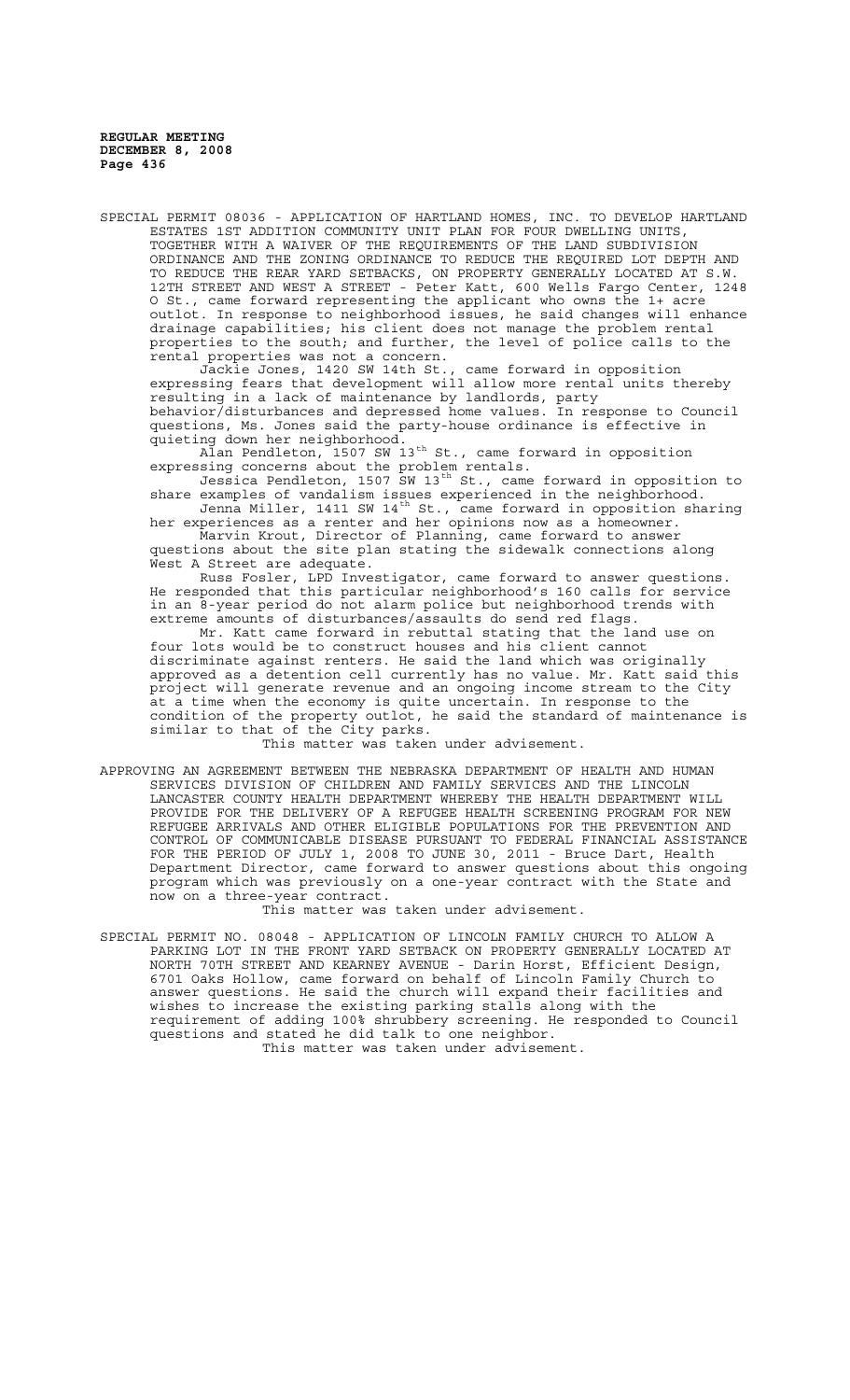APPROVING AND ADOPTING THE LOWER PLATTE SOUTH NRD MULTI-JURISDICTIONAL HAZARD MITIGATION PLAN FOR ELIGIBILITY OF FEDERAL DISASTER MITIGATION FUNDS - Ed Kouma, Public Works & Utilities Watershed Division, came forward to state the plan must be approved by City Council before it can be approved by FEMA. Funding will assist in channel improvements in Beal Slough near 14th Street to reduce potential flooding. The plan identifies existing hazards in Lincoln and 83 actions to mitigate hazards (14 are flood improvement projects) including back-up generators, warning systems, communication improvements, etc. Paul Zillig, 7931 Stockwell, Lower Platte South NRD, was on hand for questioning.

Jared Nelson of JEO Consulting Group and Doug Ahlberg from Emergency Management were also present for questioning. This matter was taken under advisement.

ACCEPTING THE REPORT OF NEW AND PENDING CLAIMS AGAINST THE CITY AND APPROVING DISPOSITION OF CLAIMS SET FORTH FOR THE PERIOD OF NOVEMBER 1-15, 2008 - Teri Stoppel, 1330 Lincoln Mall, came forward to request recovery cost of repairs to her door which sustained damage from rescue personnel when she had a diabetic reaction. She said her claim has since been lowered to \$138.95 as repairs were not as extensive. Council advised Ms. Stoppel of assistance programs to offset food expenses so she could pay her repair bill.

This matter was taken under advisement.

### TOOK BREAK 7:36 P.M. **RECONVENED 7:48 P.M.** RECONVENED 7:48 P.M.

- APPROVING THE ISSUANCE OF NOT TO EXCEED \$65,000,000 PRINCIPAL AMOUNT OF LANCASTER COUNTY CORRECTIONAL FACILITY JOINT PUBLIC AGENCY BUILDING BONDS - Lauren Wismer, Gilmore & Bell Bond Counsel, came forward to answer questions about the issuance of the bonds. Scott Keene, Ameritas Investment Corp., came forward to answer questions about the financing. He expected ratings by the first week of January and the County would need funds by March or April. This matter was taken under advisement.
- AUTHORIZING THE CITY'S NEGOTIATION TEAM TO PRESENT THE LABOR CONTRACT TO IAFF LOCAL 644 FOR THE PERIOD OF AUGUST 21, 2008 THROUGH AUGUST 31, 2009 AS THE CITY'S LAST BEST OFFER ON THE TERMS AS OUTLINED IN THE PROPOSED CONTRACT AS OPTION 1;
- AUTHORIZING THE CITY'S NEGOTIATION TEAM TO PRESENT THE LABOR CONTRACT TO IAFF LOCAL 644 FOR THE PERIOD OF AUGUST 21, 2008 THROUGH AUGUST 31, 2009 AS THE CITY'S LAST BEST OFFER ON THE TERMS AS OUTLINED IN THE PROPOSED CONTRACT AS OPTION 2 - Dave Engler, President of the Lincoln Firefighters Association, came forward in opposition to Option 2 due to the lack of negotiation between the two parties to work toward an end goal and settle the contract. He expressed concern about public and/or radio discussions. Mr. Engler said if he does not receive word by December 19 from the City negotiating team to go back to the negotiating table, he would suggest a move to the next level and have an independent party resolve their interests.

John V. Hendry, City Attorney, came forward to answer questions. He clarified it is inappropriate to disclose executive session discussions.

This matter was taken under advisement.

# **\*\* END OF PUBLIC HEARING \*\***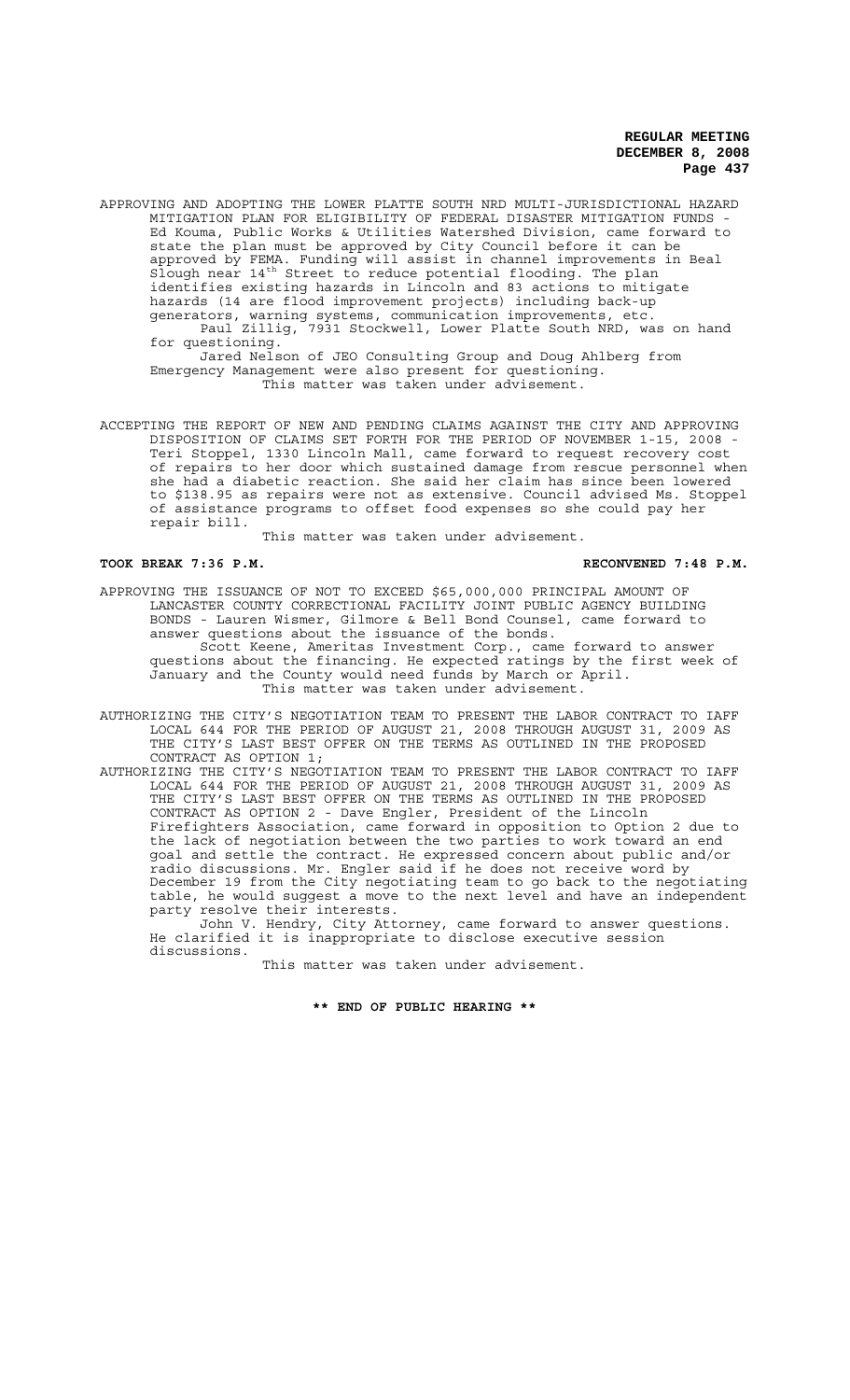# **COUNCIL ACTION**

### **REPORTS OF CITY OFFICERS**

APPOINTING DAN HARSHMAN, TO REPLACE PATRICIA MCMANUS, AND W. DON NELSON, TO REPLACE TOM SCHLEICH, TO THE LINCOLN ELECTRIC SYSTEM ADMINISTRATIVE BOARD FOR THREE-YEAR TERMS EXPIRING DECEMBER 31, 2011 - CLERK read the following resolution, introduced by Jon Camp, who moved its adoption: A-85156 BE IT RESOLVED by the City Council of the City of Lincoln, Nebraska:

That the appointment of Dan Harshman, to replace Patricia McManus, and W. Don Nelson, to replace Tom Schleich, to the Lincoln Electric System Administrative Board for three-year terms expiring December 31, 2011, is hereby approved.

Introduced by Jon Camp Seconded by Emery & carried by the following vote: AYES: Camp, Cook, Emery, Eschliman, Marvin, Spatz, Svoboda; NAYS: None.

APPROVING THE DISTRIBUTION OF FUNDS REPRESENTING INTEREST EARNINGS ON SHORT-TERM INVESTMENTS OF IDLE FUNDS DURING THE MONTH ENDED OCTOBER 31, 2008 - CLERK read the following resolution, introduced by Jonathan Cook, who moved its adoption:<br>A-85157 BE IT RESOLVE

BE IT RESOLVED by the City Council of the City of Lincoln, Nebraska:

That during the month ended October 31, 2008, \$604,467.72 was earned from the investments of "IDLE FUNDS". The same is hereby distributed to the various funds on a pro-rata basis using the balance of each fund and allocating a portion of the interest on the ratio that such balance bears to the total of all fund balances.

Introduced by Jonathan Cook Seconded by Spatz & carried by the following vote: AYES: Camp, Cook, Emery, Eschliman, Marvin, Spatz, Svoboda; NAYS: None.

LINCOLN WATER & WASTEWATER SYSTEM RECAPITULATION OF DAILY CASH RECEIPTS FOR THE MONTH OF NOVEMBER, 2008 - CLERK presented said report which was placed on file in the Office of the City Clerk. **(8-71)**

CLERK'S LETTER AND MAYOR'S APPROVAL OF RESOLUTIONS AND ORDINANCES PASSED BY THE CITY COUNCIL ON DECEMBER 1, 2008 - CLERK presented said report which was placed on file in the Office of the City Clerk. **(27-1)**

# **PETITIONS & COMMUNICATIONS**

SETTING THE HEARING DATE OF MONDAY, DECEMBER 15, 2008 AT 1:30 P.M. FOR THE APPLICATION OF BEACON HILLS OF LINCOLN DBA BEACON HILLS FOR A CLASS I LIQUOR LICENSE LOCATED AT 5353 N. 27TH STREET - CLERK read the following resolution, introduced by Jonathan Cook, who moved its adoption: A-85158 BE IT RESOLVED by the City Council, of the City of Lincoln, that a hearing date is hereby set for Monday, December 15, 2008, at 1:30 p.m. or as soon thereafter as possible in the City Council Chambers, County-City Building, 555 S. 10th St., Lincoln, NE, for the application of Beacon Hills of Lincoln, LLC dba Beacon Hills for a Class IK liquor license located at 5353 N. 27th Street. If the Police Dept. is unable to complete the investigation by said time, a new hearing date will be set. Introduced by Jonathan Cook

Seconded by Spatz & carried by the following vote: AYES: Camp, Cook, Emery, Eschliman, Marvin, Spatz, Svoboda; NAYS: None.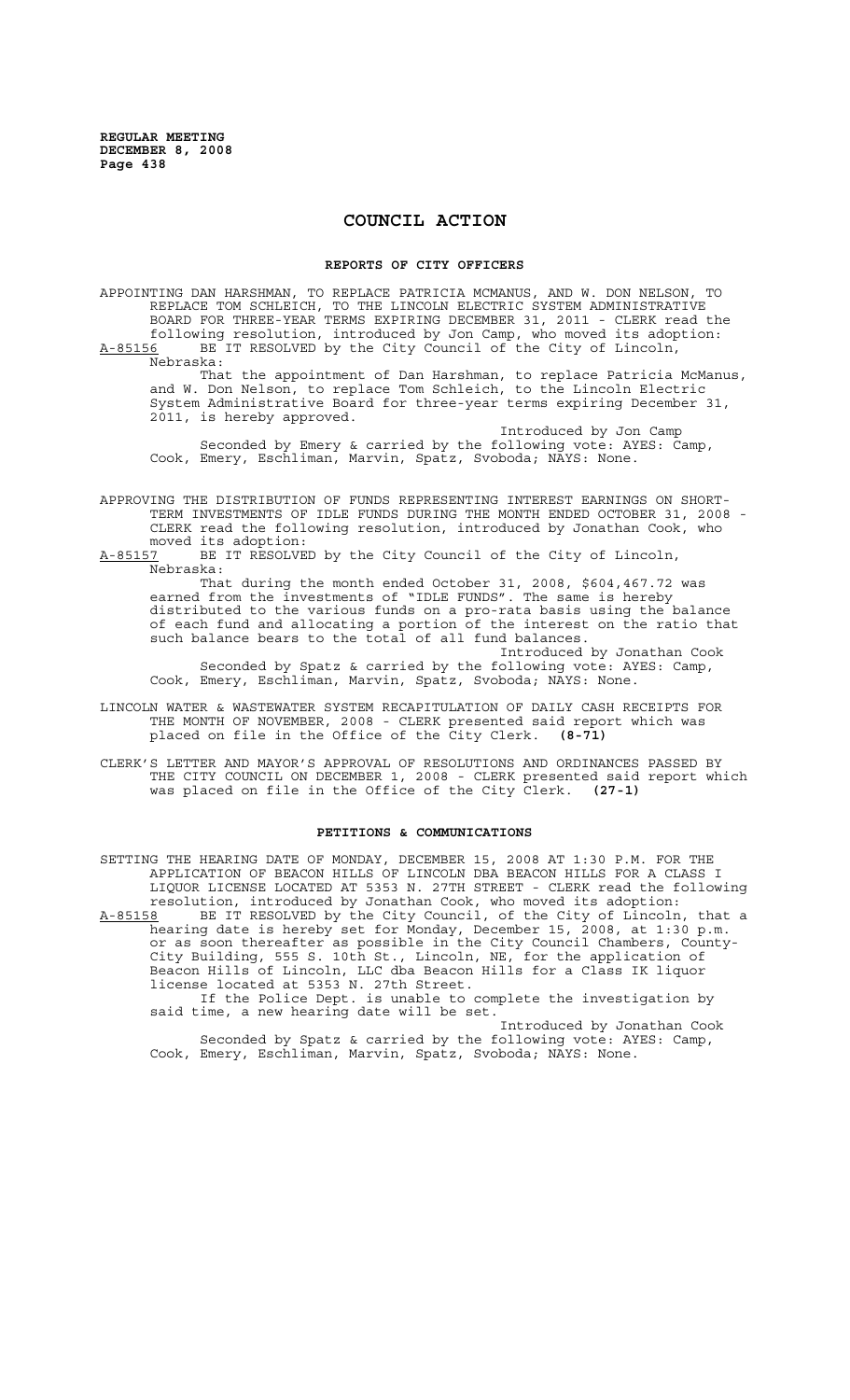THE FOLLOWING HAVE BEEN REFERRED TO THE PLANNING DEPARTMENT: Change of Zone No. 08059 - App. of Omaha Neon Sign Co. amending Chapter 27.69 of the Lincoln Municipal Code relating to Signs by amending Sections 27.69.047 and 27.69.049 to eliminate restrictions regarding the location of signs within 660 feet of a designated interstate; and repealing Sections 27.69.047 and 27.69.049 of the Lincoln Municipal Code as hitherto existing. Change of Zone No. 08060 - Requested by the Director of Planning amending Chapter 27.03 of the Lincoln Municipal Code relating to zoning code definitions by adding a new section numbered 27.03.634 to provide a definition for truck stop; amending Sections 27.39.020 and 27.43.020 of the Lincoln Municipal Code relating to permitted uses in the H-1 Interstate Commercial District and H-3 Highway Commercial District, respectively, to add truck stops as a permitted use in said districts; and repealing Sections 27.39.020 and 27.43.020 of the Lincoln Municipal Code as hitherto existing. Change of Zone No. 08061 - App. of Alan Slattery from AG Agricultural District to H-3 Highway Commercial District on property generally located at SW 48th Street and West O Street. Change of Zone No. 08062 - App. of William Michener from R-4 Residential District to R-6 Residential District on property generally located at S. 26th Street and N Street. Change of Zone No. 08063 - App. of Lincoln Community Playhouse amending Section 27.69.090 of the Lincoln Municipal Code relating to permitted signs for churches, schools and community playhouses to conditionally allow an electronic changeable copy sign fronting on an arterial street; and repealing Section 27.69.090 of the Lincoln Municipal Code as hitherto existing. Special Permit No. 05046A - App. of William Michener for an amendment to expand the boundaries of the special permit for a Nonprofit Religious, Educational and Philanthropic Institution for the Lighthouse youth program on property generally located at S. 26th Street and N Street. Special Permit No. 08049 - App. of J. Matt Carlson for expansion of a nonconforming use on property generally located at S. 54th Street and LaSalle Street (5401 LaSalle Street).

### **LIQUOR RESOLUTIONS**

- APPLICATION OF LAN HUYNH DBA L&K LIQUOR FOR A CLASS D LIQUOR LICENSE AT 335 NORTH 27TH STREET - CLERK read the following resolution, introduced by Ken Svoboda, who moved its adoption for denial:
- A-85159 BE IT RESOLVED by the City Council of the City of Lincoln, Nebraska:

That after hearing duly had as required by law, consideration of the facts of this application, the Nebraska Liquor Control Act, pertinent City ordinances, and the following:

- a. If the applicant is of a class of person to whom no license can be issued.
- b. If the existing population of the City of Lincoln and the projected population growth of the City of Lincoln and within the area to be served are adequate to support the proposed license.
- c. If the issuance of the license would be compatible with the nature of the neighborhood or community.
- d. If existing licenses with similar privileges adequately serve the area.
- e. If there are any existing motor vehicle and/or pedestrian traffic flow in the area or if this application would cause motor vehicle and/or pedestrian traffic flow issues.
- f. If there is an adequate number of existing law enforcement officers in the area.
- g. If there are zoning and/or distance restrictions that prevent the issuance of a license.
- h. If there are sanitation and/or sanitary conditions on or about the area.
- i. If a citizens' protest has been made.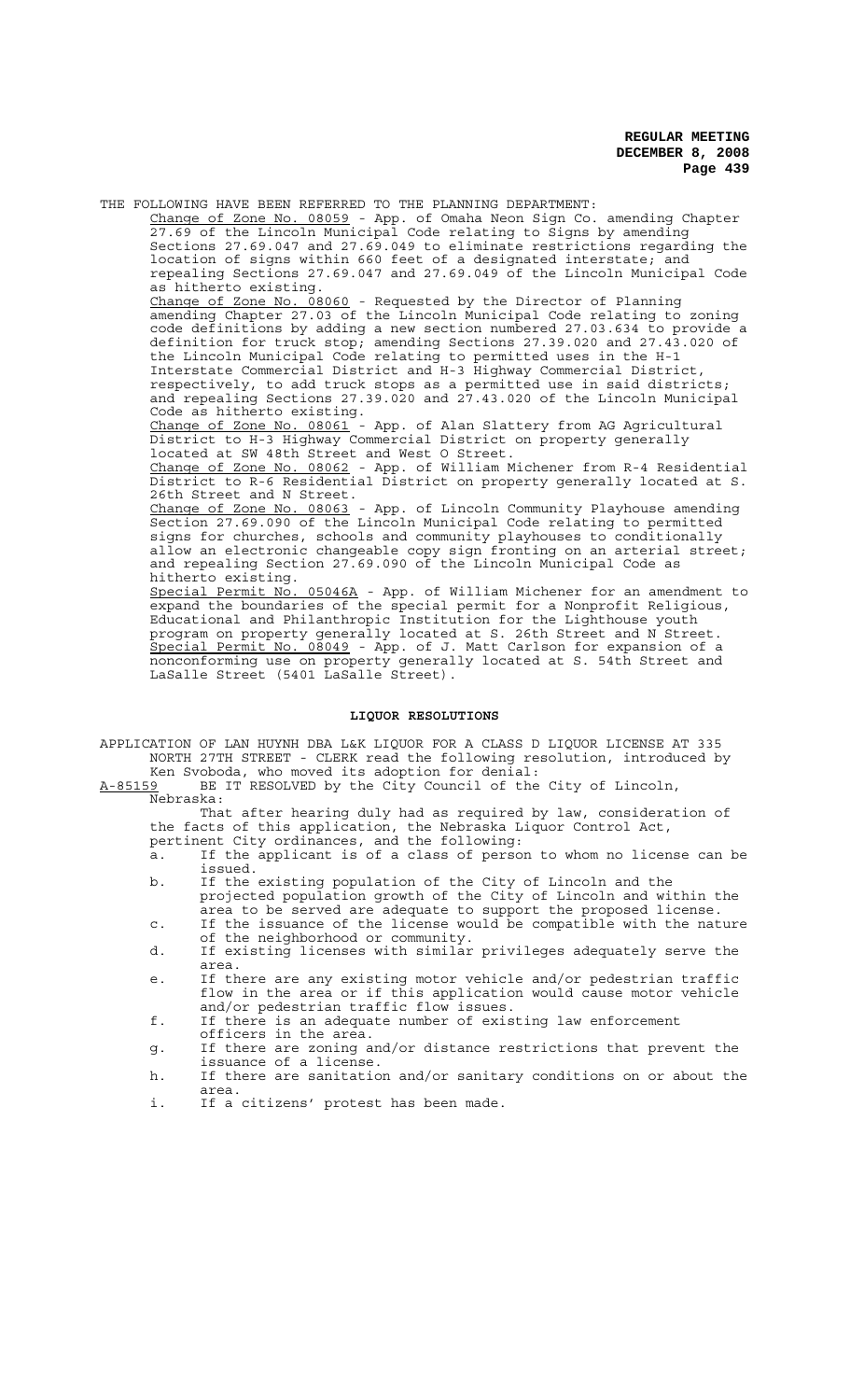The City Council recommends to the Nebraska Liquor Control Commission that the application of Lan Huynh dba L&K Liquor for a Class "D" liquor license, at 335 North 27th Street, Lincoln, Nebraska, be denied. The City Council has determined that the application should be denied for one or more of the following reasons:

a. The applicant is unfit, unwilling, and/or unable to properly provide the service proposed within the City of Lincoln.

- b. The applicant cannot conform to all provisions and requirements of and rules and regulations adopted pursuant to the Nebraska Liquor Control Act and/or pertinent City ordinances.
- c. The applicant has not demonstrated that the type of management and control to be exercised over the premises described in the application will be sufficient to insure that the licensed business can conform to all provisions and requirements of and rules and regulations adopted pursuant to the Nebraska Liquor Control Act, and pertinent City ordinances.
- d. The applicant has not demonstrated that the issuance of the license is or will be required by the present or future public convenience and necessity.
- e. The applicant has failed to obtain a special permit under applicable provisions of the City's zoning restrictions.
- BE IT FURTHER RESOLVED that the City Clerk is directed to transmit a copy of this resolution to the Nebraska Liquor Control Commission. Introduced by Ken Svoboda

Seconded by Emery & carried by the following vote: AYES: Camp, Cook, Emery, Eschliman, Marvin, Spatz, Svoboda; NAYS: None.

# **ORDINANCES - 2ND READING & RELATED RESOLUTIONS (as required)**

- APPROVING THE WILDERNESS COMMONS CONDITIONAL ANNEXATION AND ZONING AGREEMENT BETWEEN THE CITY AND LINCOLN FEDERAL BANCORP, SECURITY FINANCIAL LIFE INSURANCE, BUFFALO GRASS LLC, B&J PARTNERSHIP, ALLEN R. HOHENSEE AND SUSAN K. HOHENSEE, RELATING TO THE ANNEXATION OF APPROXIMATELY 92 ACRES OF PROPERTY GENERALLY LOCATED ON THE WEST SIDE OF SOUTH 40TH STREET AND SOUTH OF YANKEE HILL ROAD. (RELATED ITEMS: 08R-170, 08-95, 08-96) (ACTION DATE: 12/15/08)
- ANNEXATION NO. 06019 APPLICATION OF LINCOLN FEDERAL BANCORP TO AMEND THE LINCOLN CORPORATE LIMITS MAP BY ANNEXING APPROXIMATELY 92 ACRES OF PROPERTY GENERALLY LOCATED ON THE WEST SIDE OF SOUTH 40TH STREET AND SOUTH OF YANKEE HILL ROAD (RELATED ITEMS: 08R-170, 08-95, 08-96) - CLERK read an ordinance, introduced by Jon Camp, annexing and including the below described land as part of the City of Lincoln, Nebraska and amending the Corporate Limits Map attached to and made a part of Ordinance No. 18208, to reflect the extension of the corporate limits boundary of the City of Lincoln, Nebraska established and shown thereon, the second time.
- CHANGE OF ZONE 06075 APPLICATION OF LINCOLN FEDERAL BANCORP FOR A CHANGE OF ZONE FROM AG AGRICULTURAL DISTRICT TO B-2 PLANNED NEIGHBORHOOD BUSINESS DISTRICT AND R-5 RESIDENTIAL DISTRICT FOR A PLANNED UNIT DEVELOPMENT DISTRICT CONSISTING OF APPROXIMATELY 300 DWELLING UNITS IN THE UNDERLYING R-5 ZONED AREA AND APPROXIMATELY 600,000 SQUARE FEET OF OFFICE/RETAIL FLOOR AREA IN THE UNDERLYING B-2 ZONED AREA ON PROPERTY GENERALLY LOCATED ON THE WEST SIDE OF SOUTH 40TH STREET AND SOUTH OF YANKEE HILL ROAD. (RELATED ITEMS: 08R-170, 08-95, 08-96) - CLERK read an ordinance, introduced by Jon Camp, amending the Lincoln Zoning District Maps attached to and made a part of Title 27 of the Lincoln Municipal Code, as provided by Section 27.05.020 of the Lincoln Municipal Code, by changing the boundaries of the districts established and shown thereon, the second time.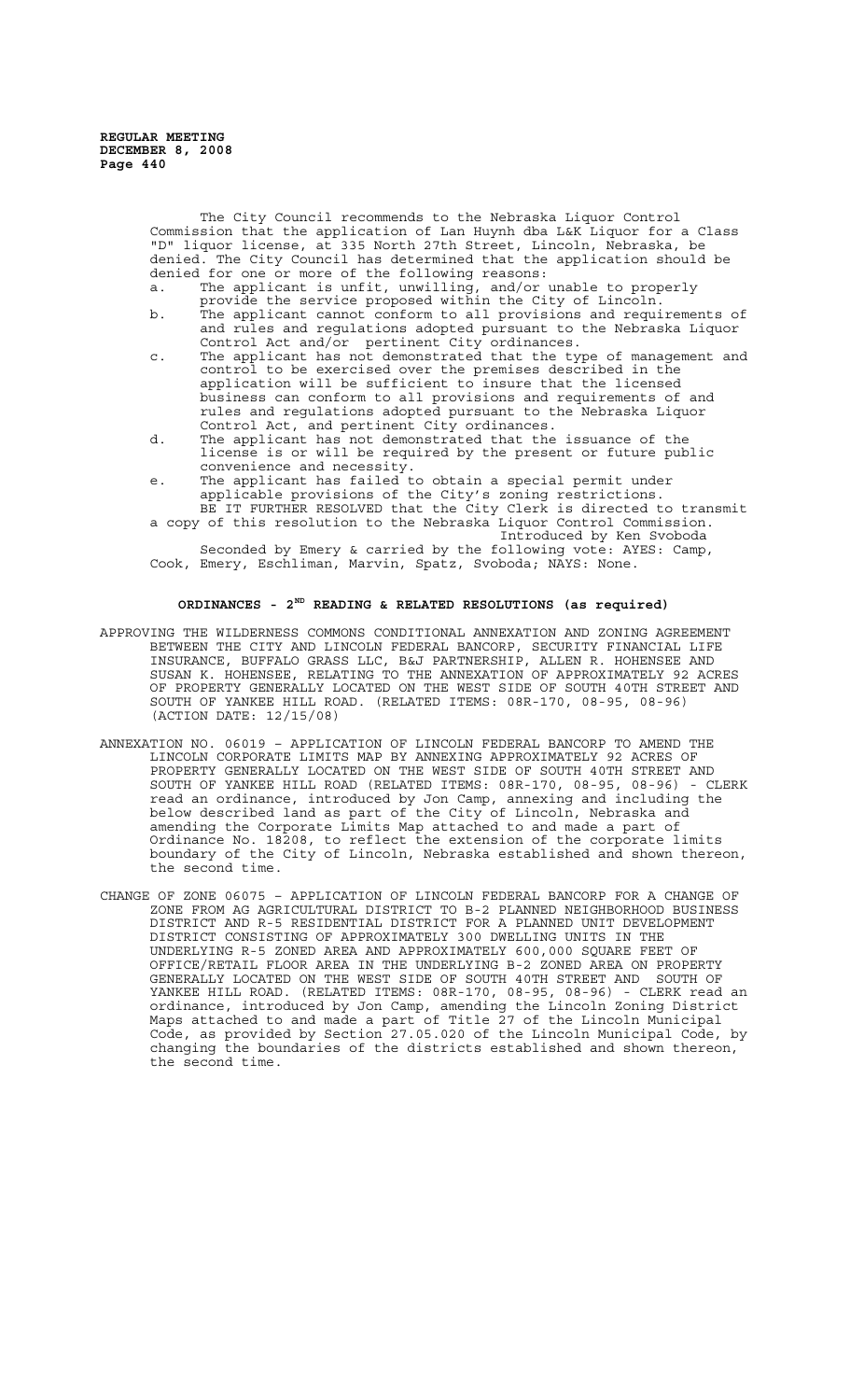- VACATION NO. 08007 APPLICATION OF HOPPE PARTNERS, LTD. TO VACATE THE WEST 162 FEET OF THE EAST-WEST ALLEY BETWEEN SOUTH 19TH STREET AND SOUTH 20TH STREET AND BETWEEN K STREET AND L STREET - CLERK read an ordinance, introduced by Jon Camp, vacating the west 162 feet of the east-west alley between K Street and L Street from South 19<sup>th</sup> Street to South 20th Street, in Block 21, Original Plat, and retaining title thereto in the City of Lincoln, Lancaster County, Nebraska, the second time.
- AMENDING THE PAY SCHEDULE FOR A CERTAIN EMPLOYEE GROUP BY ADJUSTING THE HOURLY PAY RANGE SCHEDULE AND SCHEDULES OF ANNUAL, MONTHLY, BIWEEKLY AND HOURLY PAY RANGE EQUIVALENTS FOR EMPLOYEES OF THE CITY OF LINCOLN WHOSE CLASSIFICATIONS ARE ASSIGNED TO PAY RANGES PREFIXED BY THE LETTER "E" TO BE EFFECTIVE JANUARY 22, 2009 - CLERK read an ordinance, introduced by Jon Camp, adopting pay schedules and schedules of pay ranges for employees of the City of Lincoln, Nebraska whose classifications are assigned to pay ranges prefixed by the letter "E"; and repealing Ordinance No. 18969, passed by the City Council on August 6, 2007, the second time.
- AMENDING THE PAY SCHEDULE FOR A CERTAIN EMPLOYEE GROUP BY DELETING THE CLASSIFICATIONS OF WOMEN'S COMMISSION MANAGER, AFFIRMATIVE ACTION OFFICER, AND DIRECTOR OF LIBRARIES - CLERK read an ordinance, introduced by Jon Camp, amending Section 1 of Ordinance No. 18971 passed August 6, 2007, relating to the pay schedules of employees whose classifications<br>are assigned to the pay range which is prefixed by the letter "M," by are assigned to the pay range which is prefixed by the letter "M," by deleting the job classifications of "Women's Commission Manager," "Affirmative Action Officer," and "Director of Libraries," the second time.
- CHANGE OF ZONE NO. 08054 AMENDING SECTION 27.67.030 OF THE LINCOLN MUNICIPAL CODE TO LIMIT PARKING IN THE FRONT YARD IN THE R-1 THROUGH R-4 ZONING DISTRICTS TO ONE- AND TWO-FAMILY DWELLINGS AND REPEALING SECTION 27.67.030 OF THE LINCOLN MUNICIPAL CODE AS HITHERTO EXISTING - CLERK read an ordinance, introduced by Jon Camp, amending Section 27.67.030 of the Lincoln Municipal Code to limit parking in the front yard in the R-1 through R-4 zoning districts to property used for one and two family dwellings; and repealing Section 27.67.030 of the Lincoln Municipal Code as hitherto existing, the second time.
- CHANGE OF ZONE 08055 AMENDING TITLE 27 OF THE LINCOLN MUNICIPAL CODE TO ALLOW DOMESTIC SHELTERS TO BE OPERATED BY FOR-PROFIT ENTITIES IN THE H-2, H-3 AND H-4 COMMERCIAL DISTRICTS BY AMENDING SECTION 27.03.213 TO PROVIDE THAT DOMESTIC SHELTERS COMPLY WITH ALL APPLICABLE STATE LICENSURE REQUIREMENTS; AMENDING SECTIONS 27.41.020, 27.43.020, AND 27.45.020 TO ADD DOMESTIC SHELTERS AS A PERMITTED USE IN H-2, H-3, AND H-4 COMMERCIAL DISTRICTS, RESPECTIVELY; AND REPEALING SECTIONS 27.03.213, 27.41.020, 27.43.020, AND 27.45.020 OF THE LINCOLN MUNICIPAL CODE AS HITHERTO EXISTING - CLERK read an ordinance, introduced by Jon Camp, amending Title 27 of the Lincoln Municipal Code to allow domestic shelters to be operated by for-profit entities in the H-2, H-3 and H-4 Commercial Districts by amending Section 27.03.213 to eliminate the requirement that domestic shelters shall be operated by a nonprofit entity and to provide that domestic shelters shall comply with all applicable state licensure requirements; amending Sections 27.41.020, 27.43.020, and 27.45.020 to add domestic shelters as a permitted use in H-2, H-3 and H-4 Commercial Districts, respectively; and repealing Sections 27.03.213, 27.41.020, 27.43.020, and 27.45.020 of the Lincoln Municipal Code as hitherto existing, the second time.
- CHANGE OF ZONE 08056 AMENDING SECTION 27.27.020 OF THE LINCOLN MUNICIPAL CODE TO ALLOW DOMICILIARY CARE FACILITIES, GROUP HOMES, AND ELDERLY OR RETIREMENT HOUSING AS PERMITTED USES IN THE O-3 OFFICE PARK DISTRICT; AND REPEALING SECTION 27.27.020 OF THE LINCOLN MUNICIPAL CODE AS HITHERTO EXISTING - CLERK read an ordinance, introduced by Jon Camp, amending Section 27.27.020 of the Lincoln Municipal Code to allow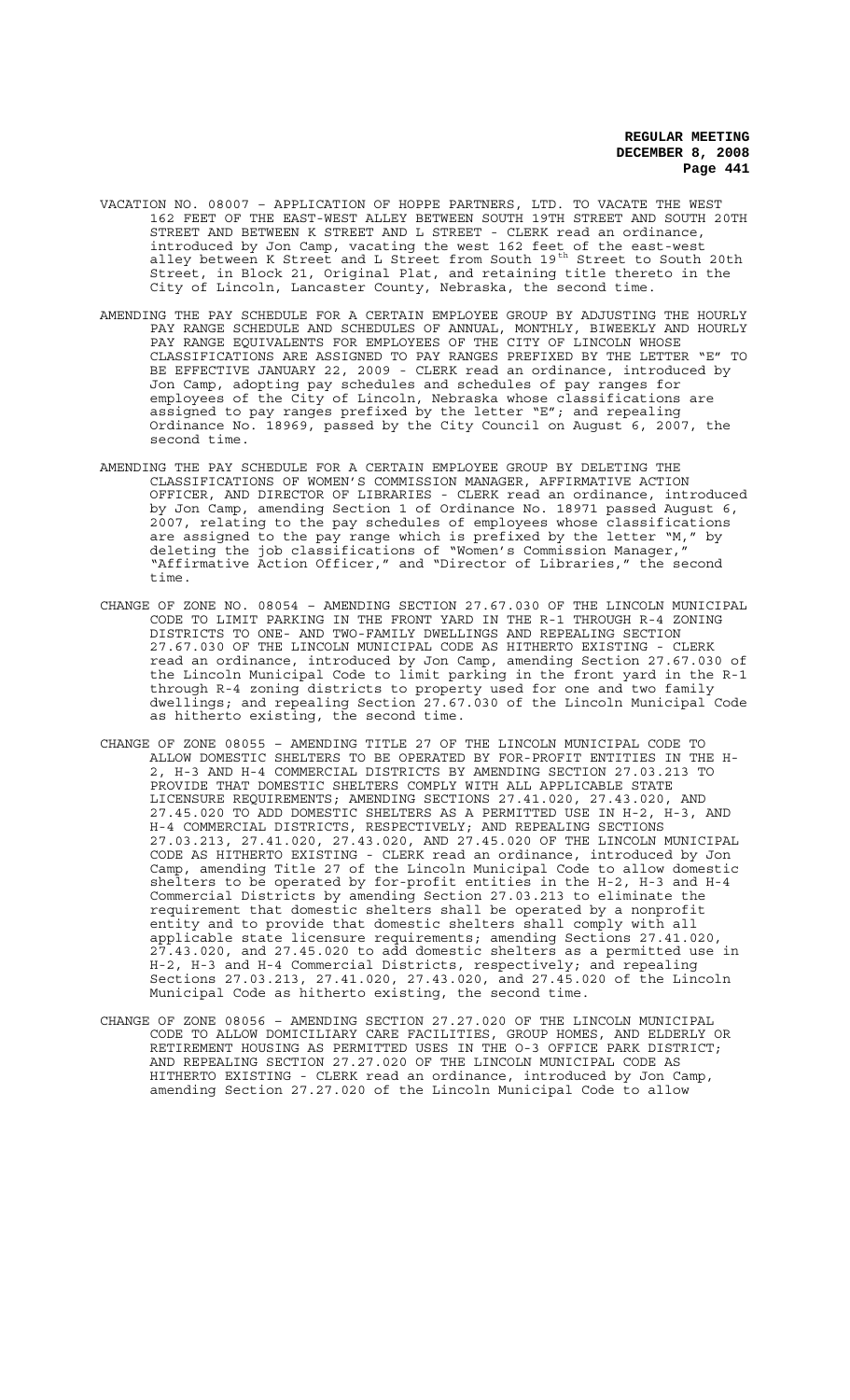domiciliary care facilities, group homes, and elderly or retirement housing as permitted uses in the O-3 Office Park District; and repealing Section 27.27.020 of the Lincoln Municipal Code as hitherto existing, the second time.

APPROVING THE WILDERNESS HEIGHTS CONDITIONAL ANNEXATION AND ZONING AGREEMENT BETWEEN THE CITY AND LINCOLN FEDERAL BANCORP RELATING TO THE ANNEXATION OF APPROXIMATELY 153 ACRES OF PROPERTY GENERALLY LOCATED ON THE EAST SIDE OF SOUTH 40TH STREET AND SOUTH OF YANKEE HILL ROAD. (RELATED ITEMS: 08R-306, 08-167, 08-168) (ACTION DATE: 12/15/08) - PRIOR to reading:

SVOBODA Moved to waive order of the Agenda Rules to hear Bill Nos. 08R-306, 08-167 and 08-168 together, immediately following Bill Nos. 08-95 and 08-96.

Seconded by Marvin & carried by the following vote: AYES: Camp, Cook, Emery, Eschliman, Marvin, Spatz, Svoboda; NAYS: None.

- ANNEXATION NO. 07003 APPLICATION OF LINCOLN FEDERAL BANCORP TO AMEND THE LINCOLN CORPORATE LIMITS MAP BY ANNEXING APPROXIMATELY 153.28 ACRES OF PROPERTY GENERALLY LOCATED SOUTHEAST OF THE INTERSECTION OF SOUTH 40TH STREET AND YANKEE HILL ROAD. (RELATED ITEMS: 08R-306, 08-167, 08-168) PRIOR to reading:<br>SVOBODA Moved to wa
- A Moved to waive order of the Agenda Rules to hear Bill Nos. 08R-<br>306, 08-167 and 08-168 together, immediately following Bill Nos. 08-9 306, 08-167 and 08-168 together, immediately following Bill Nos. 08-95 and 08-96.

Seconded by Marvin & carried by the following vote: AYES: Camp, Cook, Emery, Eschliman, Marvin, Spatz, Svoboda; NAYS: None.

CLERK Read an ordinance, introduced by Jon Camp, annexing and including the below described land as part of the City of Lincoln, Nebraska and amending the Corporate Limits Map attached to and made a part of Ordinance No. 18208, to reflect the extension of the corporate limits boundary of the City of Lincoln, Nebraska established and shown thereon, the second time.

- CHANGE OF ZONE 07060 APPLICATION OF LINCOLN FEDERAL BANCORP FOR A CHANGE OF ZONE FROM AG AGRICULTURAL DISTRICT TO B-2 PLANNED NEIGHBORHOOD BUSINESS DISTRICT FOR WILDERNESS HEIGHTS PLANNED UNIT DEVELOPMENT AND FROM AG AGRICULTURAL DISTRICT TO R-3 RESIDENTIAL DISTRICT FOR A PLANNED UNIT DEVELOPMENT DISTRICT DESIGNATION ON THE B-2 PORTION OF THE PROPERTY, AND FOR APPROVAL OF A DEVELOPMENT PLAN WHICH PROPOSES MODIFICATIONS TO THE ZONING ORDINANCE, LAND SUBDIVISION ORDINANCE AND DESIGN STANDARDS TO ALLOW APPROXIMATELY 225,000 SQUARE FEET OF COMMERCIAL FLOOR AREA AND APPROXIMATELY 60 DWELLING UNITS ON PROPERTY GENERALLY LOCATED SOUTHEAST OF THE INTERSECTION OF SOUTH 40TH STREET AND YANKEE HILL ROAD. (RELATED ITEMS: 08R-306, 08-167, 08-168) - PRIOR to reading:
- SVOBODA Moved to waive order of the Agenda Rules to hear Bill Nos. 08R-306, 08-167 and 08-168 together, immediately following Bill Nos. 08-95 and 08-96.

Seconded by Marvin & carried by the following vote: AYES: Camp, Cook, Emery, Eschliman, Marvin, Spatz, Svoboda; NAYS: None.<br>Read an ordinance, introduced by Jon Camp, amending

CLERK Read an ordinance, introduced by Jon Camp, amending the Lincoln Zoning District Maps attached to and made a part of Title 27 of the Lincoln Municipal Code, as provided by Section 27.05.020 of the Lincoln Municipal Code, by changing the boundaries of the districts established and shown thereon, the second time.

### **PUBLIC HEARING RESOLUTIONS**

SPECIAL PERMIT 08036 - APPLICATION OF HARTLAND HOMES, INC. TO DEVELOP HARTLAND ESTATES 1ST ADDITION COMMUNITY UNIT PLAN FOR FOUR DWELLING UNITS, TOGETHER WITH A WAIVER OF THE REQUIREMENTS OF THE LAND SUBDIVISION ORDINANCE AND THE ZONING ORDINANCE TO REDUCE THE REQUIRED LOT DEPTH AND TO REDUCE THE REAR YARD SETBACKS, ON PROPERTY GENERALLY LOCATED AT S.W.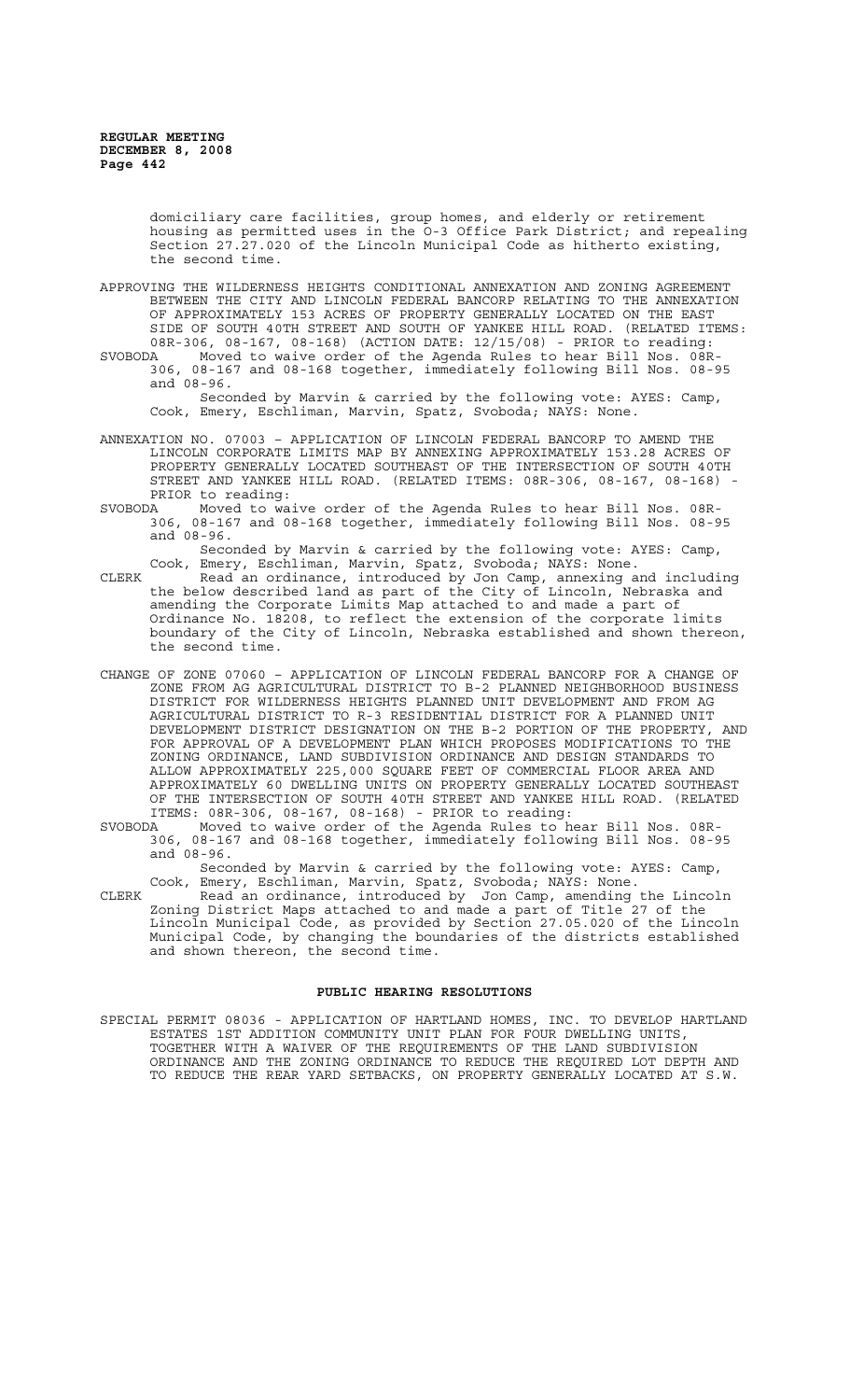12TH STREET AND WEST A STREET. (11/17/08 - INTRODUCTION DELAYED TO 12/1/08 W/P.H. ON 12/8/08) - CLERK read the following resolution, introduced by Ken Svoboda, who moved its adoption:<br>A-85160 WHEREAS, Hartland Homes, Inc. has submitted

WHEREAS, Hartland Homes, Inc. has submitted an application designated as Special Permit No. 08036 for authority to develop Hartland Estates 1st Addition Community Unit Plan for three dwelling units and a potential fourth dwelling unit, together with a request to waive the requirements of the Land Subdivision Ordinance and Zoning Code to reduce the required lot depth and to reduce the rear yard setbacks, respectively, on property generally located at S.W. 12th Street and West A Street and legally described as:

Outlot A, Hartland Estates 1st Addition,

Lincoln, Lancaster County, Nebraska;

WHEREAS, the Lincoln City-Lancaster County Planning Commission conditionally approved said application after holding a public hearing thereon; and

WHEREAS, Jackie Jones filed a Notice of Appeal appealing the action of the Planning Commission's conditional approval of Special Permit No. 08036; and

WHEREAS, pursuant to Lincoln Municipal Code § 27.63.025 the action appealed from is deemed advisory and the City Council is authorized to take final action on the matter; and

WHEREAS, the community as a whole, the surrounding neighborhood, and the real property adjacent to the area included within the site plan for this community unit plan will not be adversely affected by granting such a permit; and

WHEREAS, said site plan together with the terms and conditions hereinafter set forth are consistent with the comprehensive plan of the City of Lincoln and with the intent and purpose of Title 27 of the Lincoln Municipal Code to promote the public health, safety, and general

welfare.<br>NOW. THEREFORE, BE IT RESOLVED by the City Council of the City of Lincoln, Nebraska:

That the application of Hartland Homes, Inc., hereinafter referred to as "Permittee", to develop Hartland Estates 1st Addition Community Unit Plan for three dwelling units and a potential fourth dwelling unit, be and the same is hereby granted under the provisions of Section 27.63.320 and Chapter 27.65 of the Lincoln Municipal Code upon condition that construction of said development be in substantial compliance with said application, the site plan, and the following additional express terms, conditions, and requirements:

1. This permit approves three dwelling units with the potential for one additional unit if one of the Design Standards for Density Bonuses can be met.

2. The requirement of Section 26.23.140 that residential lots have a minimum lot depth of 90 feet is hereby reduced to 74 feet.

3. The requirement of Section 27.13.080 that single-family dwellings have a rear yard setback of 30 feet or 20% of depth whichever is smaller is reduced to 15 feet.

4. Permittee shall cause to be prepared and submitted to the Planning Department a revised and reproducible final plot plan including five copies showing the below required revisions. a. Show all easements requested by LES.

b. Show that improvements to the existing frontage meet public street standards including but not limited to required grading, street profile, right-of-way, and hammer head turn around.

c. Add a note stating "the public street improvement shall be built at the time of final plat."

d. Add a note stating "access to W. A Street will be relinquished at the time the property to the east develops and alternative access can be provided to these lots."

e. Revise the grading plan and street system to the satisfaction of Public Works per their memo dated October 13, 2008.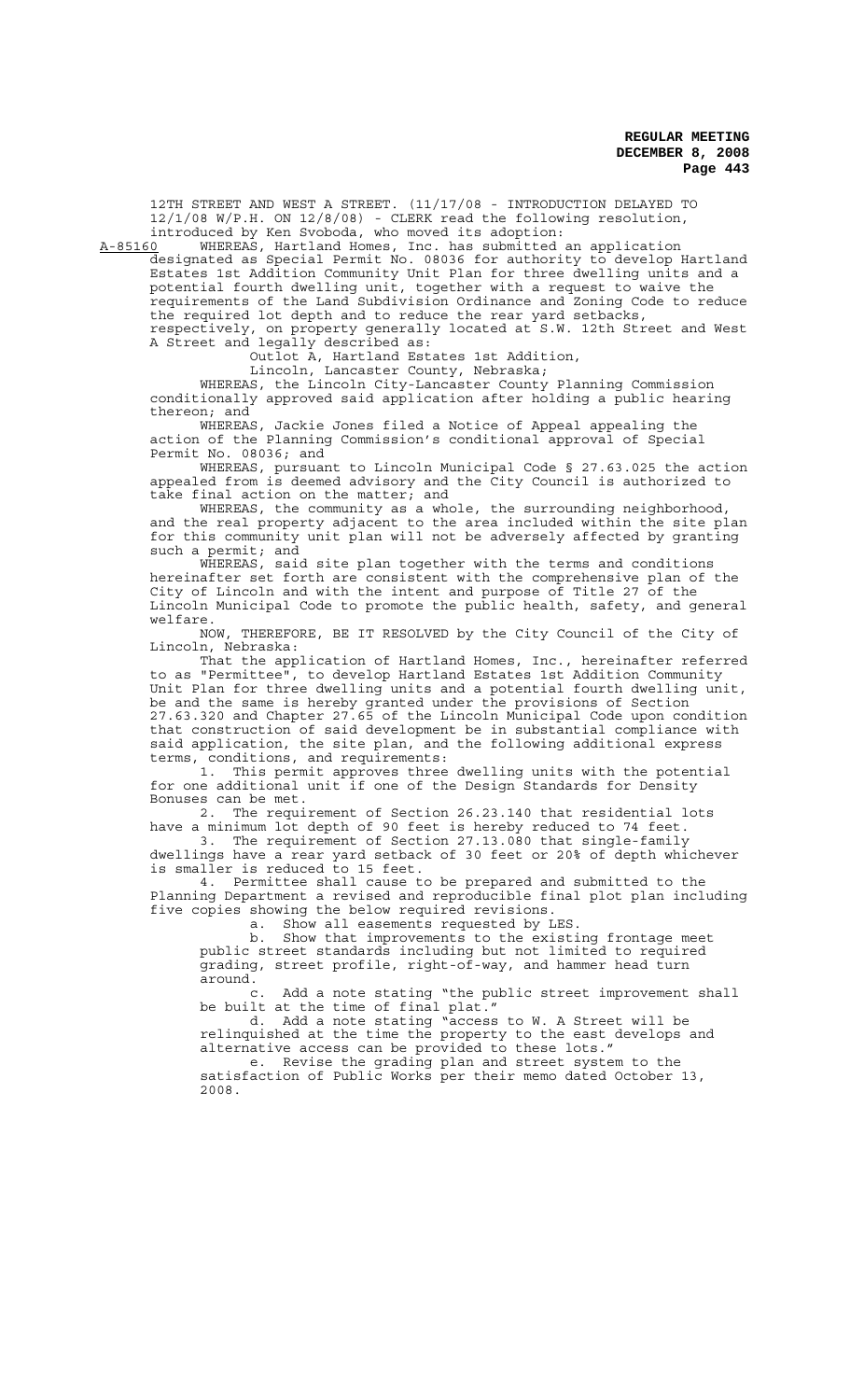f. Add to the general notes "Outlot A abutting Lots 4 and 5, Block 1, Heartland Estates 1st Addition will be replatted and added to one or both of the lots.

g. Show 3 units instead of 4 unless a density bonus can be achieved.<br>h.

Show where fire hydrants are located.

i. Add a note stating each proposed lot will require a use of State right-of-way permit from the Nebraska Department of Roads to construct each driveway.

j. Add to the General Notes "The property owner or owners will be responsible for maintaining that portion of the right-ofway between the north curb of the frontage road and the south side of the pavement of W. A Street."

5. Prior to the issuance of a building permit:

a. The construction plans must substantially comply with the approved plans.

b. Provide documentation that an avigation and noise easement to the Lincoln Airport Authority on all or that part of the land located within the Airport Environs Noise District has been received by the Lincoln Airport Authority.

c. Provide documentation from the Register of Deeds that the letter of acceptance as required by the approval of the special permit has been recorded.

d. Final plats must be approved by the City. If any final plat on all or a portion of the approved community unit plan is submitted five (5) years or more after the approval of the community unit plan, the city may require that a new community unit plan be submitted, pursuant to all the provisions of section 26.31.015. A new community unit plan may be required if the subdivision ordinance, the design standards, or the required improvements have been amended by the city; and as a result, the community unit plan as originally approved does not comply with the amended rules and regulations.

Before the approval of a final plat, the public streets, private roadway improvements, sidewalks, public sanitary sewer system, public water system, drainage facilities, land preparation and grading, sediment and erosions control measures, storm water detention/retention facilities, drainageway improvements, street lights, landscaping screens, street trees, temporary turnaround and barricades, and street name signs, must be completed or provisions (bond, escrow or security agreement) to guarantee completion must be approved by the City Law Department. The improvements must be completed in conformance with adopted design standards and within the time period specified in the Land Subdivision Ordinance. A cash contribution to the City in lieu of a bond, escrow, or security agreement may be furnished for sidewalks and street trees along major streets that have not been improved to an urban cross section. A cash contribution to the City in lieu of a bond, escrow, or security agreement may be furnished for street trees on a final plat with 10 or fewer lots.

e. Permittee shall enter into an agreement with the City wherein Permittee as subdivider agrees:

i. to complete the street paving of public streets, and temporary turnarounds and barricades located at the temporary dead-end of the streets shown on the final plat within two (2) years following the approval of the final plat.

ii. to complete the installation of sidewalks along both sides of the public street as shown on the final plat within four (4) years following the approval of the final plat.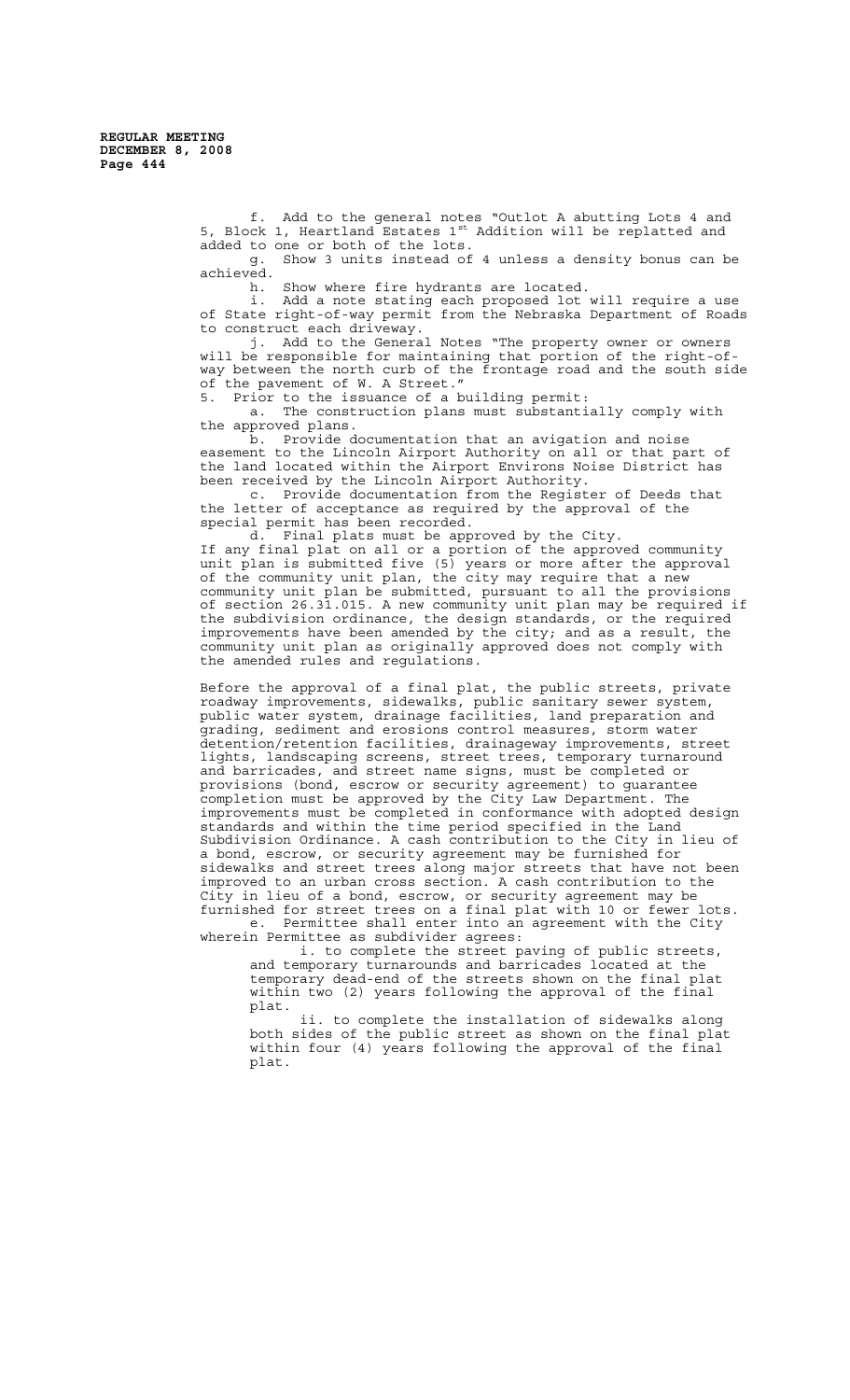iii. to complete the public water distribution system to serve this plat within two (2) years following the approval of the final plat.

iv. to complete the public wastewater collection system to serve this plat within two (2) years following the approval of the final plat.

v. to complete the enclosed public drainage facilities shown on the approved drainage study to serve this plat within two (2) years following the approval of the final plat.

vi. to complete land preparation including storm water detention/retention facilities and open drainageway improvements to serve this plat prior to the installation of utilities and improvements but not more than two (2) years following the approval of the final plat

vii. to complete the installation of public street lights along streets within this plat within two (2) years following the approval of the final plat.

viii. to complete the planting of the street trees along *streets* within this plat within four (4) years following the approval of the final plat.

ix. to complete the planting of the landscape screen within this plat within two (2) years following the approval of the final plat.

x. to complete the installation of the permanent markers prior to construction on or conveyance of any lot in the plat.<br>xi.

to complete any other public or private improvement or facility required by Chapter 26.23 (Development Standards) of the Land Subdivision Ordinance in a timely manner which inadvertently may have been omitted from the above list of required improvements.

xii. to comply with the provisions of the Land Preparation and Grading requirements of the Land Subdivision

Ordinance.<br>.iii xiii. to complete the public and private improvements shown on the Community Unit Plan.

xiv. to keep taxes and special assessments on the outlots from becoming delinquent.

xv. to maintain the outlots and private improvements in a condition as near as practical to the original construction on a permanent and continuous basis.

xvi. to maintain the landscape screens on a permanent and continuous basis.

xvii. to maintain and supervise the private facilities which have common use or benefit in a condition as near as practical to the original construction on a permanent and continuous basis, and to recognize that there may be additional maintenance issues or costs associated with providing for the proper functioning of storm water detention/retention facilities as they were designed and constructed within the development and that these are the responsibility of the land owner.

xviii. to retain ownership of and the right of entry to the outlots in order to perform the above-described maintenance of the outlots and private improvements on a permanent and continuous basis. However, Permittee may be relieved and discharged of such maintenance obligations upon creating in writing a permanent and continuous association of property owners who would be responsible for said permanent and continuous maintenance subject to the following conditions:

(1)Permittee shall not be relieved of Permittee's maintenance obligation for each specific private improvement until a registered professional engineer or nurseryman who

supervised the installation of said private improvement has certified to the City that the improvement has been installed in accordance with approved plans.

(2)The maintenance agreements are incorporated into covenants and restrictions in deeds to the subdivided property and the documents creating the association and the restrictive covenants have been reviewed and approved by the City Attorney and filed of record with the Register of Deeds

xix. to relinquish direct vehicular access to W. A Street from all Lots and Outlots until the frontage road shown on the CUP, a temporary dead-end street, is extended into the abutting property.

xx. to submit to all potential purchasers of lots a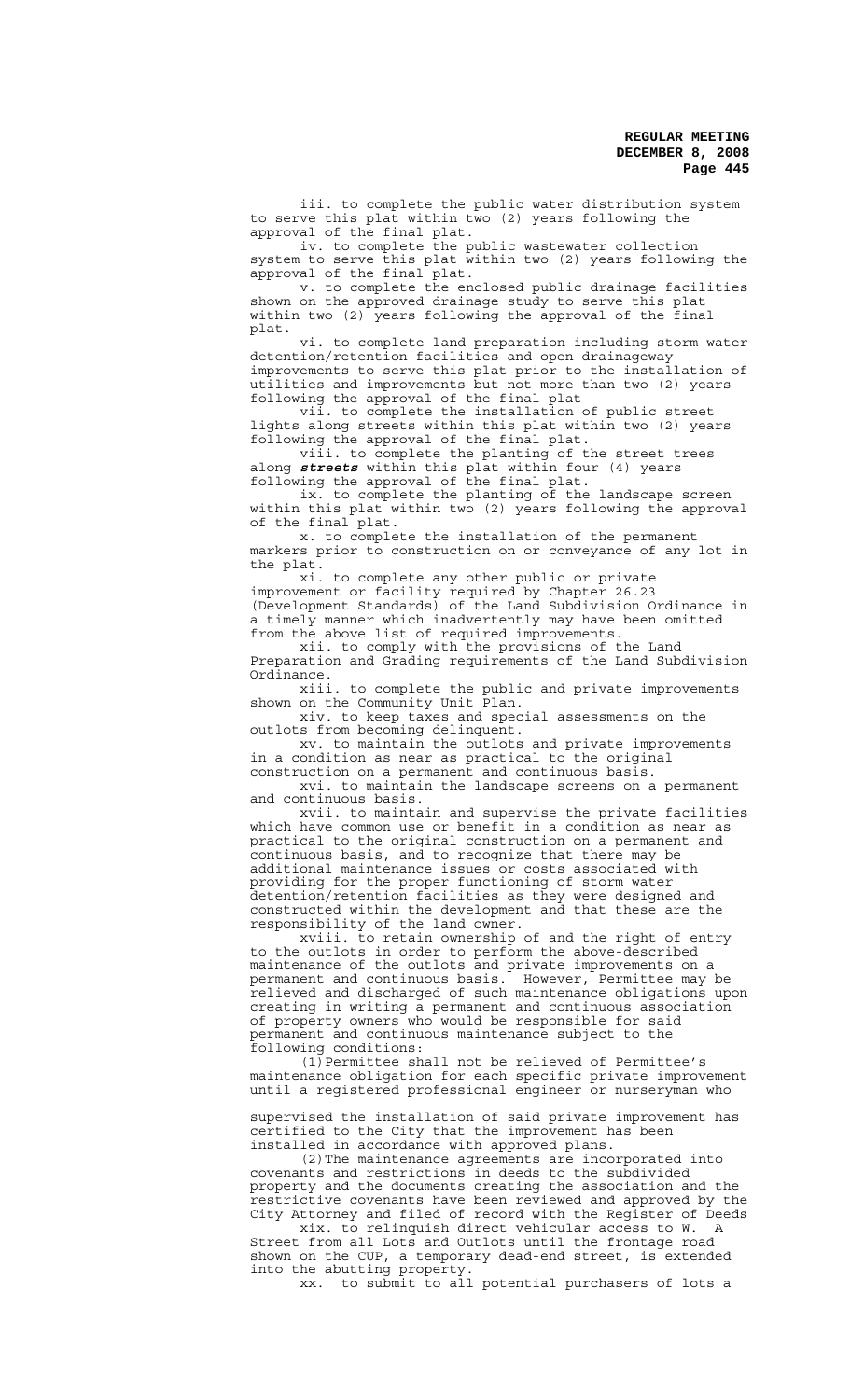copy of the ground water report.

xxi. to inform all prospective purchasers and users that the land is located within the Airport Environs Noise District, that the land is subject to an avigation and noise easement granted to Lincoln Airport Authority, and that the land is potentially subject to aircraft noise levels which may affect users of the property and interfere with its use.

6. Before occupying the dwelling units or starting the operation all development and construction is to substantially comply with the approved plans.

7. All privately-owned improvements, including landscaping and recreational facilities, are to be permanently maintained by the Permittee or an appropriately established homeowners association approved by the City.

8. The physical location of all setbacks and yards, buildings, parking and circulation elements, and similar matters must be in substantial compliance with the location of said items as shown on the approved site plan.

9. The terms, conditions, and requirements of this resolution shall run with the land and be binding upon the Permittee, its successors and assigns.

10. The Permittee shall sign and return the letter of acceptance to the City Clerk within 60 days following the approval of the special permit, provided, however, said 60-day period may be extended up to six months by administrative amendment. The City Clerk shall file a copy of the resolution approving the special permit and the letter of acceptance with the Register of Deeds, filling fees therefor to be paid in advance by the Permittee.

11. The site plan as approved with this resolution voids and supersedes all previously approved site plans, however all resolutions/ordinances approving previous permits remain in full force and effect except as specifically amended by this resolution.

Introduced by Ken Svoboda Seconded by Emery & carried by the following vote: AYES: Camp, Emery, Eschliman, Marvin, Spatz, Svoboda; NAYS: Cook.

APPROVING A TWO-YEAR GRANT CONTRACT BETWEEN THE CITY OF LINCOLN AND HUMAN SERVICES FEDERATION TO PROVIDE GRANT FUNDS IN THE AMOUNT OF \$10,000.00 PER YEAR FOR ITS LINCOLN CASH CAMPAIGN (CREATING ASSETS, SAVINGS AND HOPE) PROGRAM - CLERK read the following resolution, introduced by Jon Camp, who moved its adoption:<br>A-85161 BE IT RESOLVED by the C

BE IT RESOLVED by the City Council of the City of Lincoln, Nebraska:

That the attached two-year Grant Contract between the City of Lincoln and the Human Services Federation to provide grant funds in the amount of \$10,000.00 per year for its Lincoln CASH Campaign (Creating Assets, Savings and Hope) program, upon the terms and conditions as set forth in said contract, is hereby approved and the Mayor is authorized to execute the same on behalf of the City.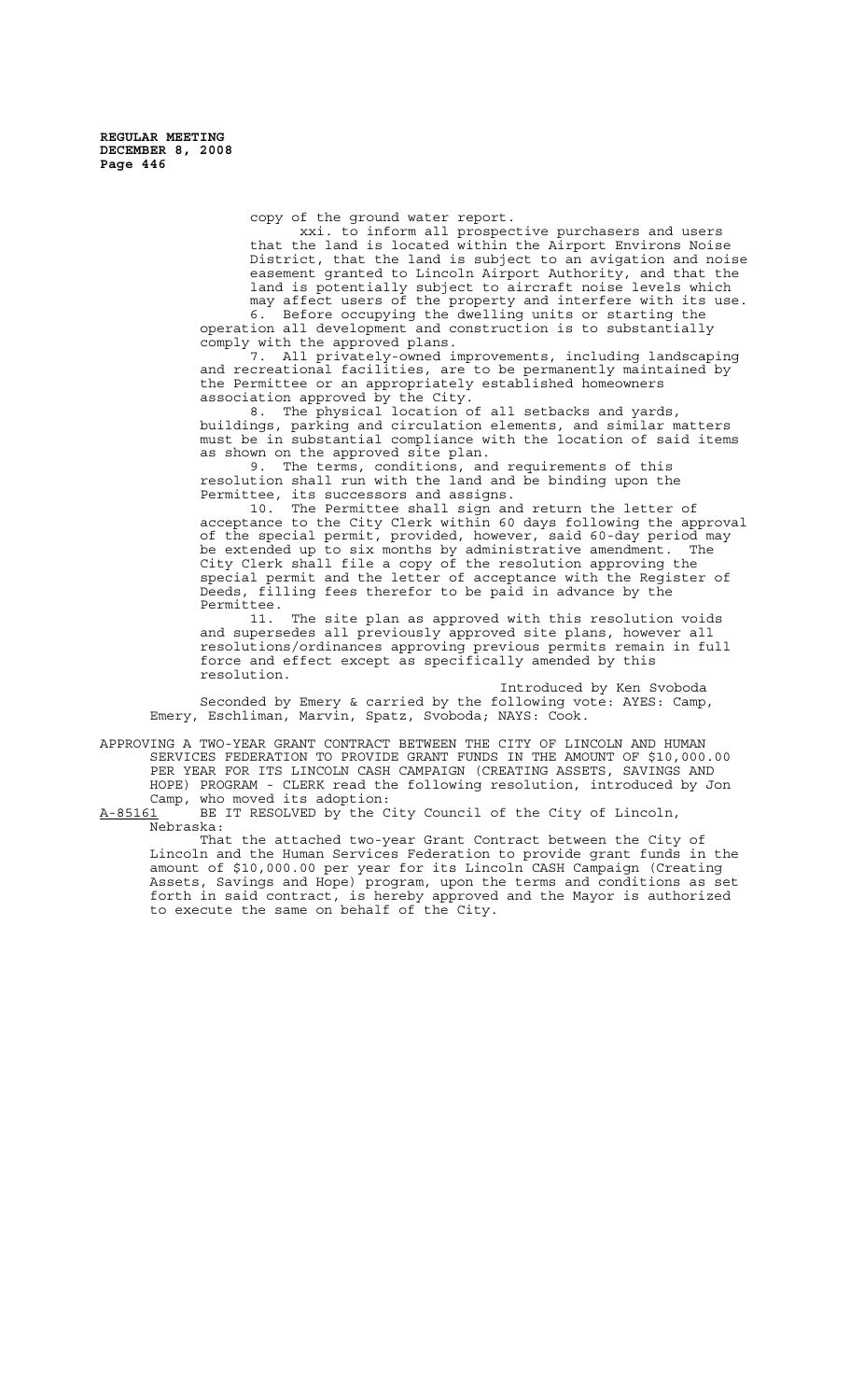The City Clerk is directed to transmit one fully executed original Contract to Human Services Federation, 1645 N Street, Suite A, Lincoln, NE 68508-1824, and a copy of said Contract to the Finance Department. Introduced by Jon Camp Seconded by Emery & carried by the following vote: AYES: Camp, Cook, Emery, Eschliman, Marvin, Spatz, Svoboda; NAYS: None.

APPROVING AN AGREEMENT BETWEEN THE NEBRASKA DEPARTMENT OF HEALTH AND HUMAN SERVICES DIVISION OF CHILDREN AND FAMILY SERVICES AND THE LINCOLN LANCASTER COUNTY HEALTH DEPARTMENT WHEREBY THE HEALTH DEPARTMENT WILL PROVIDE FOR THE DELIVERY OF A REFUGEE HEALTH SCREENING PROGRAM FOR NEW REFUGEE ARRIVALS AND OTHER ELIGIBLE POPULATIONS FOR THE PREVENTION AND CONTROL OF COMMUNICABLE DISEASE PURSUANT TO FEDERAL FINANCIAL ASSISTANCE FOR THE PERIOD OF JULY 1, 2008 TO JUNE 30, 2011 - CLERK read the following resolution, introduced by Jon Camp, who moved its adoption: A-85162 BE IT RESOLVED by the City Council of the City of Lincoln,

Nebraska:

That the Agreement between the Lincoln-Lancaster County Health Department and the Nebraska Department of Health and Human Services Division of Children and Family Services whereby the Health Department will provide for the delivery of a Refugee Health Screening Program for new refugee arrivals and other eligible populations for the prevention and control of communicable disease pursuant to federal financial assistance for the period of July 1, 2008 to June 30, 2011, a copy of which is attached hereto, marked as Attachment "A" and made a part hereof by reference, is hereby ratified and approved and the Mayor is authorized to execute said Agreement on behalf of the City.

The City Clerk is directed to transmit one fully executed original Agreement to Susan Starcher, Lancaster County Clerk's Office, and one fully executed original Agreement to the Lincoln-Lancaster County Health Department for transmittal to Todd Landry, Director, Division of Children and Family Services, Department of Health and Human Services. Introduced by Jon Camp

Seconded by Svoboda & carried by the following vote: AYES: Camp, Cook, Emery, Eschliman, Marvin, Spatz, Svoboda; NAYS: None.

SPECIAL PERMIT NO. 08048 - APPLICATION OF LINCOLN FAMILY CHURCH TO ALLOW A PARKING LOT IN THE FRONT YARD SETBACK ON PROPERTY GENERALLY LOCATED AT NORTH 70TH STREET AND KEARNEY AVENUE - CLERK read the following resolution, introduced by Jon Camp, who moved its adoption:

A-85163 WHEREAS, Lincoln Family Church has submitted an application designated as Special Permit No. 08048 to allow a parking lot in the required front yard on property generally located at North 70th Street and Kearney Avenue, legally described as:

Lots 11-16, Block 1, Ackerman Addition to Havelock, Lincoln, Lancaster County, Nebraska;

WHEREAS, the real property adjacent to the area included within the site plan for this parking lot will not be adversely affected; and WHEREAS, said site plan together with the terms and conditions hereinafter set forth are consistent with the intent and purpose of Title 27 of the Lincoln Municipal Code to promote the public health, safety, and general welfare.

NOW, THEREFORE, BE IT RESOLVED by the City Council of the City of Lincoln, Nebraska:

That the application of Lincoln Family Church, hereinafter referred to as "Permittee", to allow a church parking lot into the required front yard on property legally described above be and the same is hereby granted under the provisions of Section 27.63.170 of the Lincoln Municipal Code upon condition that construction of said parking lot be in substantial compliance with said application, the site plan, and the following additional express terms, conditions, and requirements:

1. This permit approves a parking lot with stalls in the required front yard setback along North 70th Street and Kearney Avenue.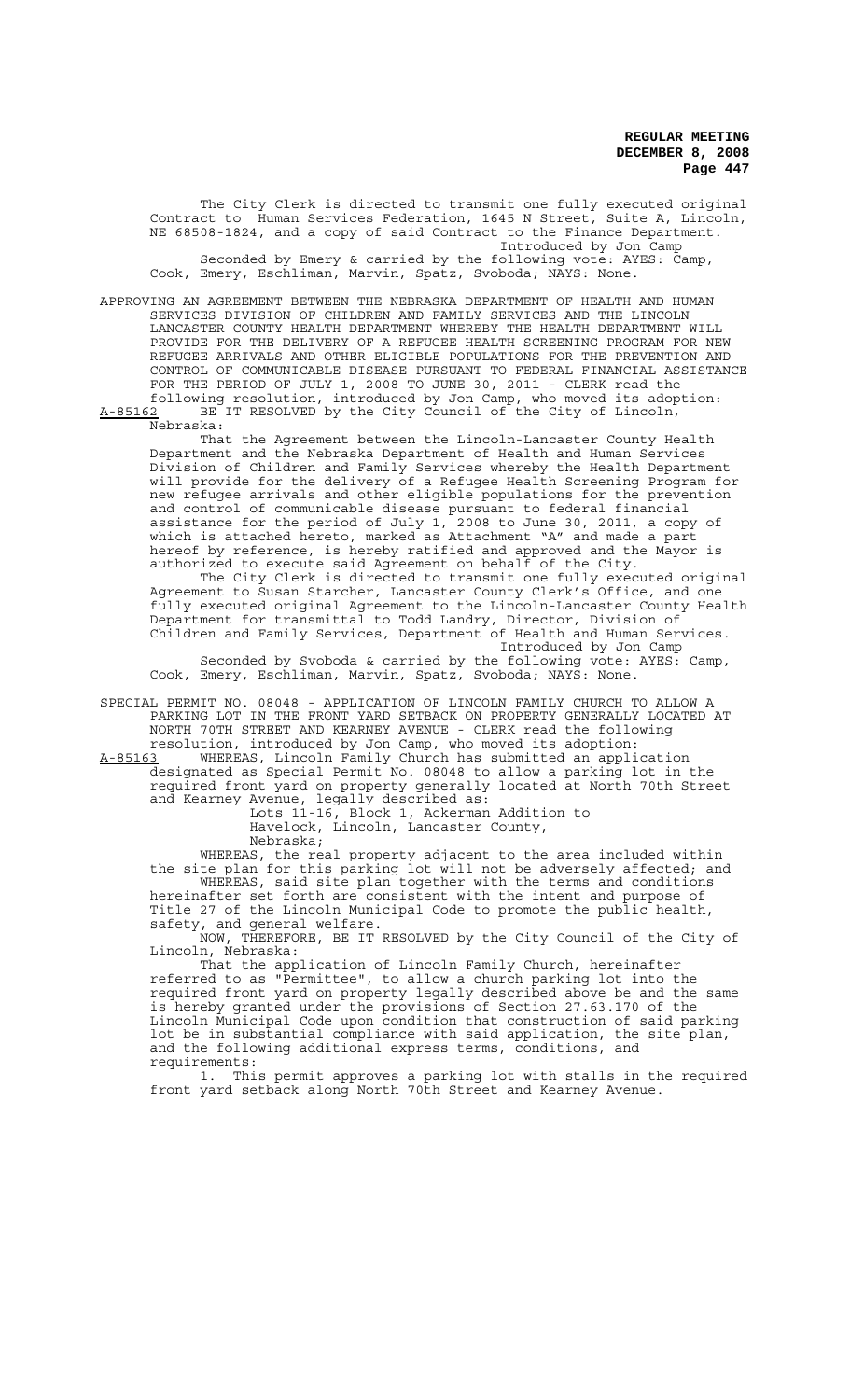> 2. Before receiving building permits: a. The Permittee must submit a revised and reproducible final site plan including five copies with all required revisions and documents to the Planning Department showing the following revisions: i. Add a note to the site plan which states: "Landscape plan will be submitted and reviewed at the time of building permits. The parking lot shall be screened 100% from the ground up to 3'. Plant materials shall be provided per City of Lincoln Design Standards." ii. Show the sight triangle for N. 70th Street and Kearney Avenue. iii. No parking in the sight triangles and sight penetration for driveways. Show three existing and/or proposed street trees along iv. Show three<br>N. 70th Street. v. Label species of existing and proposed street tree along N. 70th Street and Kearney Avenue. Confirm appropriate species and planting location with the Forestry Division of the Parks and Recreation Department. vi. Add a note to the site plan which states: "Occupancy permit shall not be granted until all street trees have been replaced or installed." vii. Show existing buildings and driveway for the residential lot to be removed. viii. Show the alley as paved from N. 70th Street to the west end of the church property unless the applicant chooses not to use the alley for circulation. If the applicant chooses not to use the alley for circulation, then revise the site plan to remove the two entry points from the alley to the parking lot. ix. Add a note to the plan which states: "Parking is allowed in the front yard setback as shown, except for the front 6' on N. 70th Street and the front 15' on Kearney Avenue, which is reserved for landscaping. No structures other than surface parking are permitted in the front yard setback." x. Add to the General Notes, "Signs need not be shown on this site plan, but need to be in compliance with chapter 27.69 of the Lincoln Zoning Ordinance, and must be approved by Building & Safety Department prior to installation". b. The construction plans must substantially comply with the approved plans. c. Provide documentation from the Register of Deeds that the letter of acceptance as required by the approval of the special permit has been recorded.

d. Rescind Special Permit 687.

3. The Permittee shall pave the alley from North 70th Street to the west end of the church property through the City's executive order construction process. This is not a requirement if the Permittee chooses not to use the alley for circulation and revises the site plan as such. 4. Before use of the parking lot, all development and

construction must be completed in substantial conformance with the approved plans.

5. All privately-owned improvements, including landscaping, must be permanently maintained by the Permittee.

6. The physical location of all setbacks and yards, buildings, parking and circulation elements, and similar matters must be in substantial compliance with the location of said items as shown on the approved site plan.

7. The terms, conditions, and requirements of this resolution shall run with the land and be binding on the Permittee, its successors, and assigns.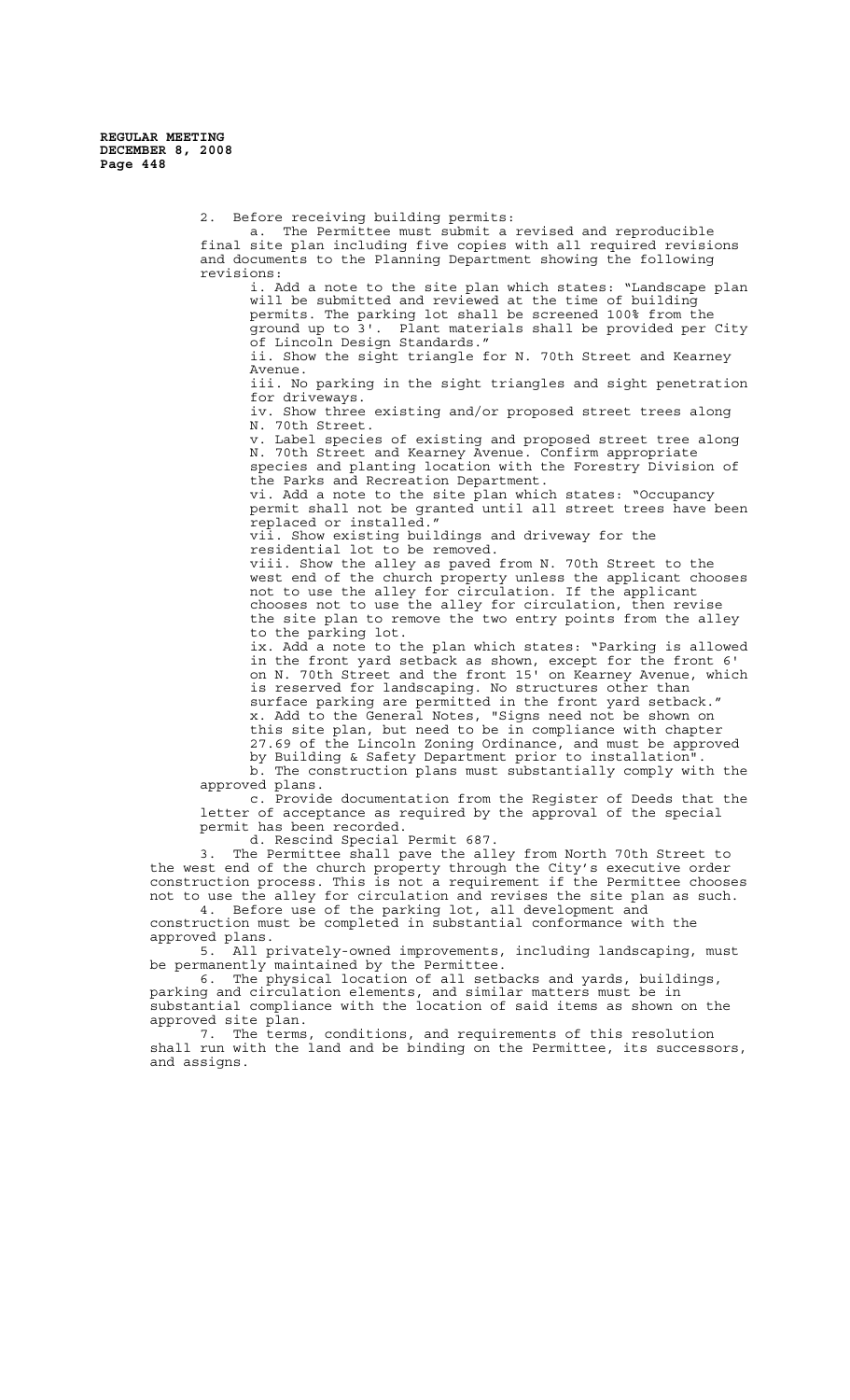8. The Permittee shall sign and return the City's letter of acceptance to the City Clerk within 60 days following approval of the special permit, provided, however, said 60-day period may be extended up to six months by administrative amendment. The City Clerk shall file a copy of the resolution approving the special permit and the letter of acceptance with the Register of Deeds, filing fees therefor to be paid in advance by the Permittee.

Introduced by Jon Camp Seconded by Emery & carried by the following vote: AYES: Camp, Cook, Emery, Eschliman, Marvin, Spatz, Svoboda; NAYS: None.

APPROVING AND ADOPTING THE LOWER PLATTE SOUTH NRD MULTI-JURISDICTIONAL HAZARD MITIGATION PLAN FOR ELIGIBILITY OF FEDERAL DISASTER MITIGATION FUNDS CLERK read the following resolution, introduced by Jon Camp, who moved its adoption:

A-85164 WHEREAS, the Federal Disaster Mitigation Act of 2000 was signed in to law on October 30, 2000, placing new emphasis on state and local mitigation planning for natural hazards and requiring communities to adopt a hazard mitigation action plan to be eligible for pre-disaster and post-disaster federal funding for mitigation purposes; and WHEREAS, a Multi-jurisdictional Hazard Mitigation Plan, which includes the jurisdiction of the City of Lincoln Nebraska, was prepared in accordance with FEMA requirements at 44 C.F.R. 201.6, by Lower Platte South Natural Resources District with assistance from JEO Consulting Group, Inc. of Lincoln, Nebraska; and

WHEREAS, the City of Lincoln participated in the preparation of the plan and affirms that the plan will be updated no less than every five years; and

WHEREAS, the purpose of the mitigation plan was to lessen the affects of disasters by increasing the disaster resistance of the District and participating jurisdictions located within the planning boundary by identifying the hazards that affect the District and prioritize mitigation strategies to reduce potential loss of life and property damage from those hazards, and

WHEREAS, FEMA regulations require documentation that the plan has been formally adopted by the governing body of Lincoln, Nebraska in the form of a resolution and further requesting approval of the plan at the Federal Level;

NOW, THEREFORE, the City Council of Lincoln, Nebraska, does herewith approve and adopt the portions of the Lower Platte South NRD Multi-jurisdictional Hazard Mitigation Plan which pertain to the jurisdiction of the City of Lincoln, specifically sections 1 through 5 and the Lincoln portion of section 6.

Introduced by Jon Camp Seconded by Emery & carried by the following vote: AYES: Camp, Cook, Emery, Eschliman, Marvin, Spatz, Svoboda; NAYS: None.

ACCEPTING THE REPORT OF NEW AND PENDING CLAIMS AGAINST THE CITY AND APPROVING DISPOSITION OF CLAIMS SET FORTH FOR THE PERIOD OF NOVEMBER 1 -15, 2008 CLERK read the following resolution, introduced by Jon Camp, who moved its adoption:

A-85165 BE IT RESOLVED by the City Council of the City of Lincoln, Nebraska:

That the claims listed in the attached report, marked as Exhibit "A", dated November 17, 2008, of various new and pending tort claims filed against the City of Lincoln with the Office of the City Attorney or the Office of the City Clerk, as well as claims which have been disposed of, are hereby received as required by Neb. Rev. Stat. § 13-905 (Reissue 1997). The dispositions of claims by the Office of the City Attorney, as shown by the attached report, are hereby approved: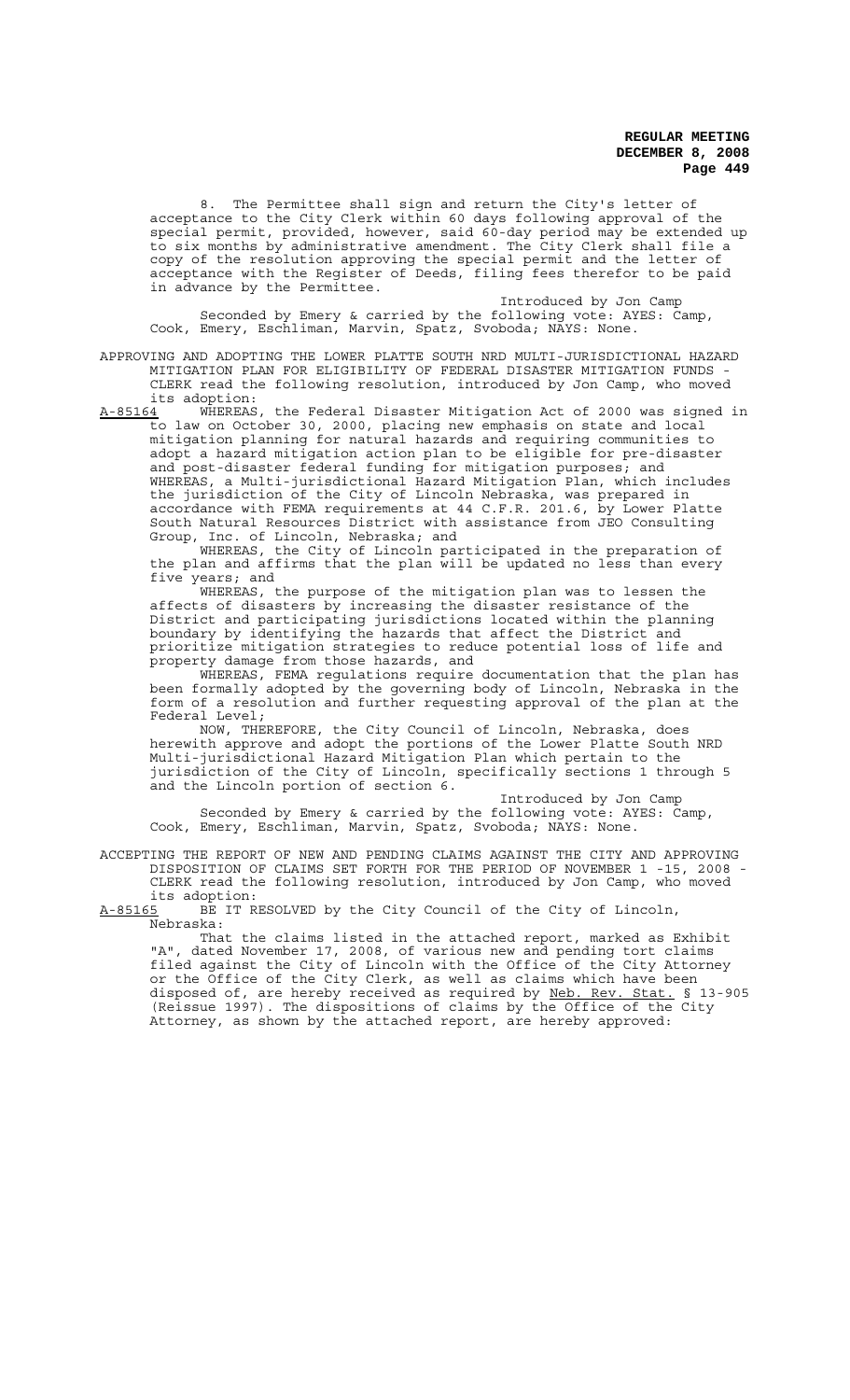| DENIEL                      |            | ALLOWED/RESOLVED                                                        |            |
|-----------------------------|------------|-------------------------------------------------------------------------|------------|
| Jerry Roth                  | \$5,044.75 | Amber Bradshaw                                                          | \$5,200.00 |
| Teri Stoppel                | 255.00     | State Farm Insurance                                                    |            |
|                             |            | $(Claim #27-7806-470)$                                                  | 3,114.00   |
|                             |            | RuthAnne Williams                                                       | 487.06     |
|                             |            | Andrea Zeiler                                                           | 3,222.79   |
|                             |            | Eliabeth Ozolins                                                        | 1,041.67   |
|                             |            | Lincoln Public Schools 512.00                                           |            |
|                             |            | The City Attorney is hereby directed to mail to the various             |            |
|                             |            | claimants listed herein a copy of this resolution which shows the final |            |
| disposition of their claim. |            |                                                                         |            |

Introduced by Jon Camp Seconded by Svoboda & carried by the following vote: AYES: Camp, Cook, Emery, Eschliman, Marvin, Spatz, Svoboda; NAYS: None.

APPROVING THE ISSUANCE OF NOT TO EXCEED \$65,000,000 PRINCIPAL AMOUNT OF LANCASTER COUNTY CORRECTIONAL FACILITY JOINT PUBLIC AGENCY BUILDING BONDS - CLERK read the following resolution, introduced by Jon Camp, who moved its adoption:

A-85166 A RESOLUTION OF THE CITY OF LINCOLN, NEBRASKA APPROVING THE ISSUANCE OF NOT TO EXCEED \$65,000,000 PRINCIPAL AMOUNT OF LANCASTER COUNTY CORRECTIONAL FACILITY JOINT PUBLIC AGENCY BUILDING BONDS, AND RELATED MATTERS.

BE IT RESOLVED BY THE COUNCIL OF THE CITY OF LINCOLN, NEBRASKA: Section 1. The City Council (the "Council") of The City of

Lincoln, Nebraska (the "City") hereby finds and determines as follows: (a) Pursuant to 08R-207, the Council has heretofore authorized the execution and delivery of the Joint Public Agency Agreement Creating the Lancaster County Correctional Facility Joint Public Agency dated September 9, 2008 (the "Agreement") between the City and The County of Lancaster, Nebraska (the "County") creating the Lancaster County Correctional Facility Joint Public Agency (the "Agency") for the purpose of financing the construction, equipping and furnishing of correctional facilities (the "Project") to be operated by the County for the benefit of the City and the County.

(b) The City, the County and the Agency have determined that it is necessary, desirable, advisable and in the best interests of the City, the County and the Agency that the Agency issue not to exceed \$65,000,000 in aggregate principal amount of its Building Bonds dated the date of delivery thereof (the "Bonds"), for the purpose of (a) paying the costs of the Project, and (b) paying the costs of issuing the Bonds.

(c) Article VI of the Agreement provides that the Agency shall not issue any bonds or other form of indebtedness without the question of such bonds or indebtedness being first presented to, and approved by, the Mayor and Council of the City and the Board of Commissioners of the County.

Section 2. The issuance of the Bonds in an aggregate principal amount not to exceed \$65,000,000 having the principal maturities,<br>interest rates and redemption provisions determined by the Chair of the interest rates and redemption provisions determined by the Chair of the Agency in accordance with the terms and conditions specified in the resolution of the Agency authorizing the issuance of the Bonds as specified in the Notice of Intention to Issue Bonds attached hereto as Exhibit A is hereby ratified, confirmed and approved.

Section 3. This resolution shall take effect and be in force from and after its passage and publication according to law.

Introduced by Jon Camp Seconded by Svoboda & carried by the following vote: AYES: Camp, Cook, Emery, Eschliman, Marvin, Spatz, Svoboda; NAYS: None.

AUTHORIZING THE CITY'S NEGOTIATION TEAM TO PRESENT THE LABOR CONTRACT TO IAFF LOCAL 644 FOR THE PERIOD OF AUGUST 21, 2008 THROUGH AUGUST 31, 2009 AS THE CITY'S LAST BEST OFFER ON THE TERMS AS OUTLINED IN THE PROPOSED CONTRACT AS **OPTION 1** - PRIOR to reading: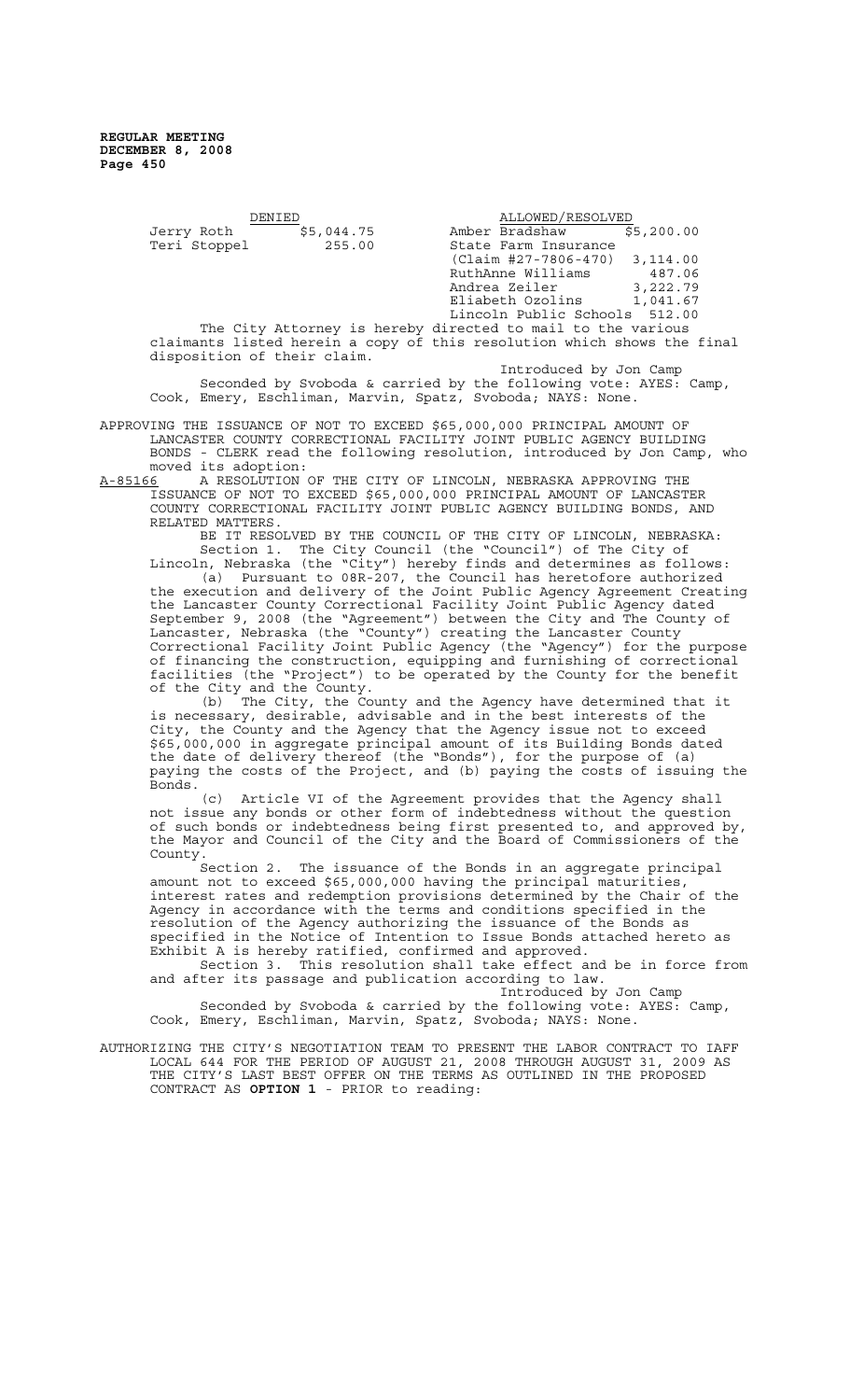SVOBODA Moved to continue Public Hearing with Action on Bill No. 08R-311 to December 15, 2008. Seconded by Spatz & carried by the following vote: AYES: Camp,

Eschliman, Spatz, Svoboda; NAYS: Cook, Emery, Marvin.

AUTHORIZING THE CITY'S NEGOTIATION TEAM TO PRESENT THE LABOR CONTRACT TO IAFF LOCAL 644 FOR THE PERIOD OF AUGUST 21, 2008 THROUGH AUGUST 31, 2009 AS THE CITY'S LAST BEST OFFER ON THE TERMS AS OUTLINED IN THE PROPOSED CONTRACT AS **OPTION 2** - PRIOR to reading:<br>SVORODA Moved to continue Public Hearing w

Moved to continue Public Hearing with Action on Bill No. 08R-312 to December 15, 2008.

Seconded by Spatz & carried by the following vote: AYES: Camp, Eschliman, Spatz, Svoboda; NAYS: Cook, Emery, Marvin.

# **ORDINANCE - 1ST READING & RELATED RESOLUTIONS (AS REQUIRED) - NONE**

# **ORDINANCES - 3RD READING & RELATED RESOLUTIONS (as required)**

CHANGE OF ZONE 3134D - APPLICATION OF CASEYCO, INC. TO AMEND THE WILLOW SPRINGS PLANNED UNIT DEVELOPMENT TO EXPAND THE BOUNDARY BY APPROXIMATELY .41 ACRES AND TO ALLOW APPROXIMATELY 3,500 SQUARE FEET OF ADDITIONAL OFFICE FLOOR AREA, ON PROPERTY GENERALLY LOCATED AT PIONEERS BOULEVARD AND LUCILE DRIVE - CLERK read an ordinance, introduced by Ken Svoboda, amending the Development Plan for Willow Springs Planned Unit Development to include property generally located at Pioneers Boulevard and Lucile Drive, to expand the boundary of the PUD by approximately .41 of an acre, and increase the amount of office floor area by 3,500 square feet, the third time.

SVOBODA Moved to pass the ordinance as read. Seconded by Emery & carried by the following vote: AYES: Camp, Cook, Emery, Eschliman, Marvin, Spatz, Svoboda; NAYS: None.

The ordinance, being numbered **#19181**, is recorded in Ordinance Book #26, Page

# **RESOLUTION - FOR COUNCIL ACTION ONLY**

APPROVING A SAFETY IMPROVEMENT PROJECT AGREEMENT BETWEEN THE CITY AND THE NEBRASKA DEPARTMENT OF ROADS SO THAT FEDERAL AND STATE FUNDING MAY BE USED FOR THE ENGINEERING AND CONSTRUCTION OF A ROUNDABOUT AT THE INTERSECTION OF NORTH 14TH STREET AND CORNHUSKER HIGHWAY. (11/17/08 P.H. & ACTION CON'T. TO 12/1/08) (12/1/08 - ACTION DELAYED FOR 1 WEEK TO 12/8/08) - PRIOR to reading:

SPATZ Moved to delay Action on Bill No. 08R-291 for one week to December 15, 2008.

Seconded by Camp & carried by the following vote: AYES: Camp, Cook, Emery, Eschliman, Marvin, Spatz, Svoboda; NAYS: None.

# **REGISTERED TO SPEAK SESSION - NONE**

# **OPEN MICROPHONE SESSION**

- MARVIN Moved to waive Council Rules to allow a citizen to come before the open microphone session to testify in regard to the report of claims heard earlier in the meeting. Seconded by Emery & carried by the following vote: AYES: Camp, Cook, Emery, Eschliman, Marvin, Spatz, Svoboda; NAYS: None.
- ACCEPTING THE REPORT OF NEW AND PENDING CLAIMS AGAINST THE CITY AND APPROVING DISPOSITION OF CLAIMS SET FORTH FOR THE PERIOD OF NOVEMBER 1 -15, 2008 - Jerry Roth, no address given, came forward to present his claim to request reimbursement of costs resulting from a collision with a police cruiser totaling \$2,065 which included the following: the amount of his deductible; the difference in vehicle replacement cost; and the price of a used tire.

This matter was taken under advisement.